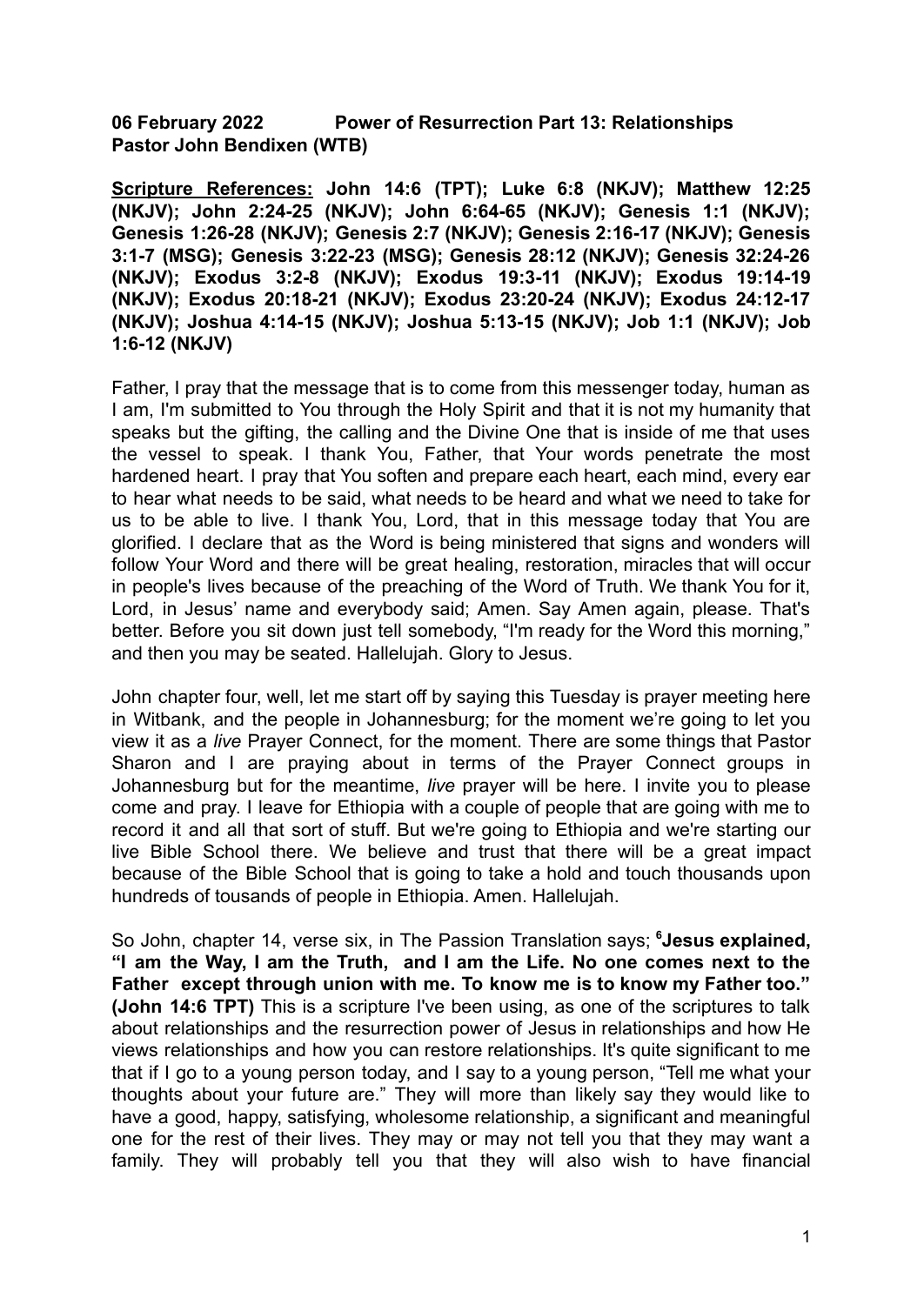independence and not be broke all the time and poor. Tell me which young person wants to be poor all their life? Tell me which young person says, "I want to have broken relationships wherever I go"? Tell me which young person says, "Well, I want to be sick the rest of my life"? Now, I mean, this is quite obvious, a young person who's got a future ahead of them, they want to have meaningful relationships, they don't want to be poor and they want to have some significance about their lives. Right? And they will want to be able to live life with a great sense of confidence and assurance that what they're doing is moving them in the right direction and creating opportunities for them to be not only happy but significant. So relationships are very important.

Jesus died so that He could restore the relationship between us and the heavenly Father; with us and Him and with the Holy Spirit. The most important relationship we will ever have. There is no greater relationship you can ever have; ever, ever, ever. There's no woman, there's no man, there's no friend, there's no brother, there is no sister, there is no relationship you can have in this earth that is more important, that has greater impact and has great greater power and can influence your future more than the one that you have with Jesus; than the one that you have with the Father and the Holy Spirit. Come on, this should just make sense. The foundation right there that, if we give ourselves to Jesus, and the Holy Spirit and the Father, if we give ourselves to that relationship that all other relationships will begin to have what you have with the Father. This is not just sensible, but it's spiritual. I have a lot to get through today and I'm trusting the Holy Spirit that I will speak as slowly as I have to, but get through as much as I can. I'm trusting that I will be able to finish my message that the Lord has given me today because of the significance of what I need to be saying.

Luke, chapter six, verse eight, in the New King James, most of my scriptures will come out of the New King James, occasionally I'll have an Amplified or a Passion Translation; so it's the New King James unless I say so, say differently. Luke, chapter six, verse eight says, **<sup>8</sup> But He knew their thoughts, and said to the man who had the withered hand, "Arise and stand here." And he arose and stood (Luke 6:8 NKJV).** The important thing for me is, He knew their thoughts. I asked you today, do I know the thoughts that you're having right now? No, but Jesus knew their thoughts. How is it that Jesus knew their thoughts? He got it from the Father because God knows all the thoughts of men. He knows what's in your heart.

Matthew, chapter 12, verse 25, **<sup>25</sup> But Jesus knew their thoughts, and said to them: "Every kingdom divided against itself is brought to desolation, and every city or house divided against itself will not stand (Matthew 12:25 NKJV).** Here again, Jesus knew their thoughts. I read the rest of that scripture, because division is not part of what God does because God is united. Everything that God does is in unity. I know I am teaching a little bit this morning, but I've got quite a lot of graphics to show you which is why I am using the lower pulpit so that when the graphics come up, I can talk dynamically to the graphics this morning, so, just stick with me while I am teaching out of this scripture. So, Jesus new their thoughts...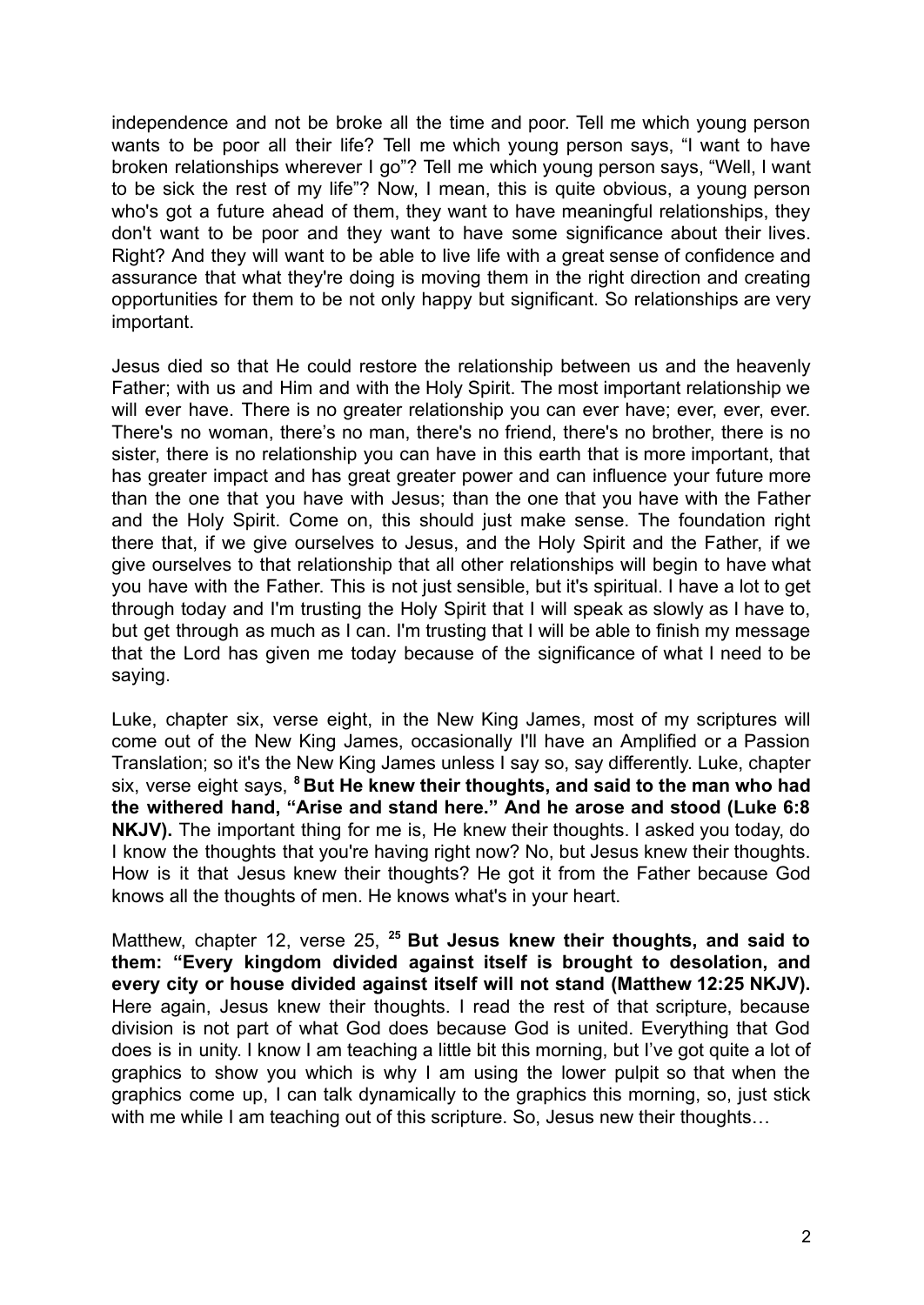John chapter 2, verse 24 says **<sup>24</sup> But Jesus did not commit Himself to them, because He knew all men and had no need that anyone should testify of man, for He knew what was in man (John 2:24 NKJV).** So, is it possible that, I mean, Jesus knew exactly what was going on in their hearts, right? He did. How did He get to know it? Again, Jesus in His humanity was not a mind-reader, but because of His connection to the Father, God showed Him what was in their thoughts. So every time, you can say, what was in His thoughts, you can just add to that… He knew what was in their heart; their emotions, their soul, their thinking, the personality, the character of the beings. He knew what they were thinking, He knew what was in their heart and why they were doing it, because the Father showed it to Him. Are you all in agreement with me? I am teaching the Word of God here. Okay.

John chapter 6, verse 64 and 65 says, **<sup>64</sup> But there are some of you who do not believe. "For Jesus knew from the beginning who they were who did not believe, and who would betray Him. <sup>65</sup> But there are some of you who do not believe for Jesus knew from the beginning who they were that did not believe and who would betray Him. And He said, "Therefore I have said to you that no one can come to Me unless it has been granted to him by My Father" (John 6:64,65 NKJV)**. So once again, Jesus knew their thoughts. He knew from the beginning who they were and who did not believe. Again, Jesus is revealing that He doesn't just only know what is going on, on the outside, but He actually knows what is going on on the inside of men.

It is important for me to establish a foundation here, and let me ask you the question; If you are a born-again Christian, and you are in union with Him, and you are filled with Him and you are reading His Word, and you are doing what He says you should do, that it is possible that God will reveal men's hearts to you? You will know what is in their thoughts and what is in their minds. Sometimes, as Jesus says, He would not commit Himself to them because He knew all men. He would not commit Himself to them. There were actions that Jesus took or actions that He didn't take because of who He knew He was talking to. Come on. His relationship with the Heavenly Father was much more important than the relationship He was having with the people He was talking to. Even though He was sent to preach to them, and teach them; His first priority was to obey the Father. Amen.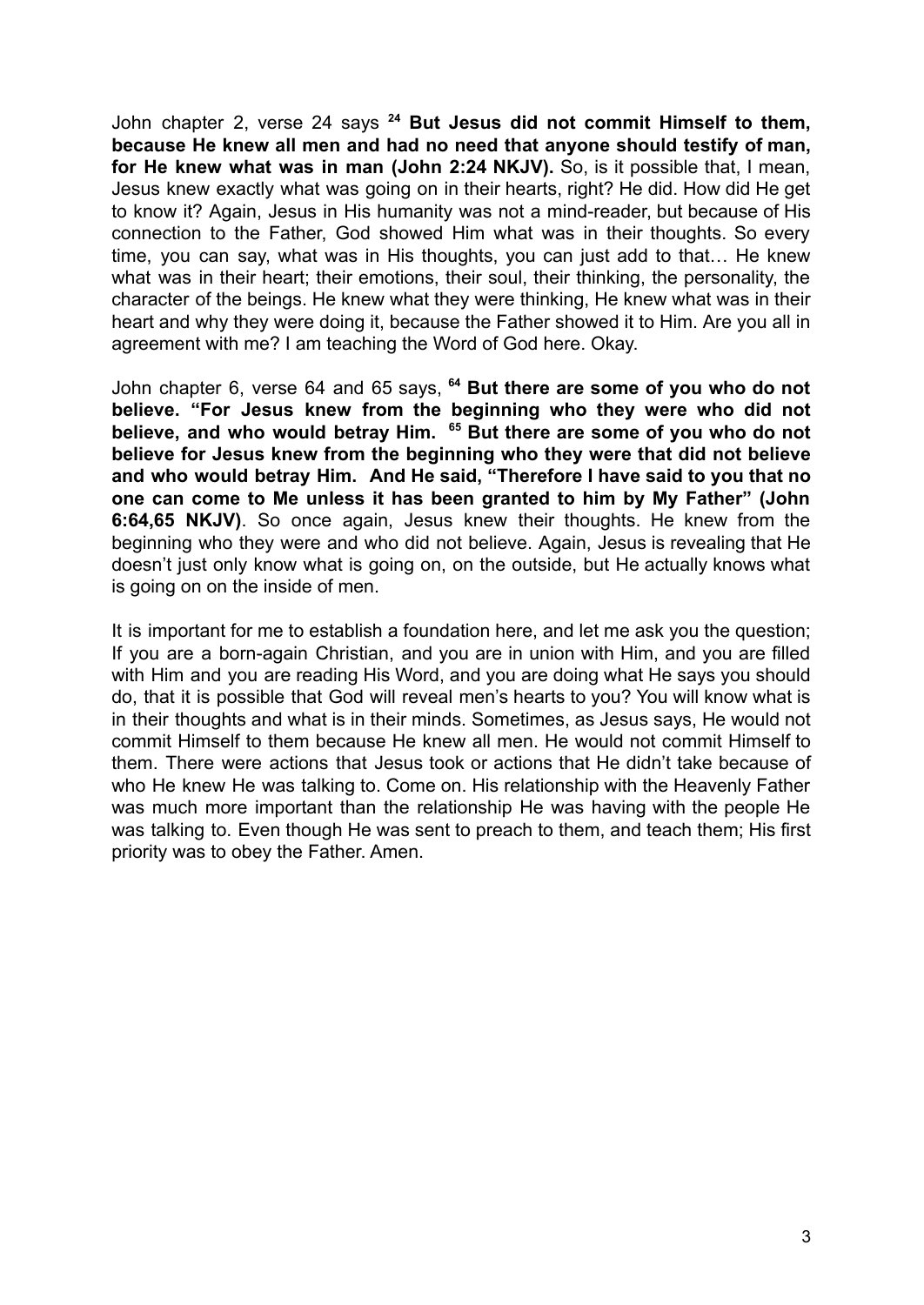

This next slide you know very well. If you put this slide up. It is the slide that I talked about last week. I am just going to make sure that you can see it properly and I am just going to talk to it for a second. The left-hand side is the person who is committed to God, who has oneness with God. He/she understands that in order to affectively have your life the way that God wants it, you have to have it through the Church. You can't be an isolated individual and you can't make up your own mind about what is good for you and what's not good for you; you've got to be part of the Church to have that experience, right? It is because you are connected to the Church that God will use the Church for personal growth, for financial increase, for the things that He has for you; your gifts and callings, careers, for rest and recreation, health and fitness and relationships. All of it is because you are part of the Church, the Ecclesia of God; it's not just because you are alive and it is not just because you can connect with people. It's because the Church is the place where we should be operating.

Now, the next slide I'm going to show you, before they put it up, I just want to talk to it for a minute. It has quite a lot of wording on it. I am going to ask you to please allow me to read it to you from the outside of the slide and I am going to the inside of the slide, and then I will reverse the order. I don't want you to be reading the slide behind my back and try to figure it out for yourself because then I am going to lose you. Alright. Let's go to the next slide, please. You can see the Self-Existent One, God, the Great I Am, He is the One who has plans, purposes, and pursuits, He has plans and purposes for you if you see at the bottom. He predestined and He foreknew. Because God predestined and foreknew, I have put Him on the outside of the circle. Sstay with me, don't look at the slide; stay with me. I've put Him outside of the circle because God is outside of time. God is in real-time able to recognise and see right now Abraham and Isaac and that whole situation that happened six thousand years ago more or less. Because He is outside of time, everything that is happening in the universe, in the time of man is dynamically still operating in God.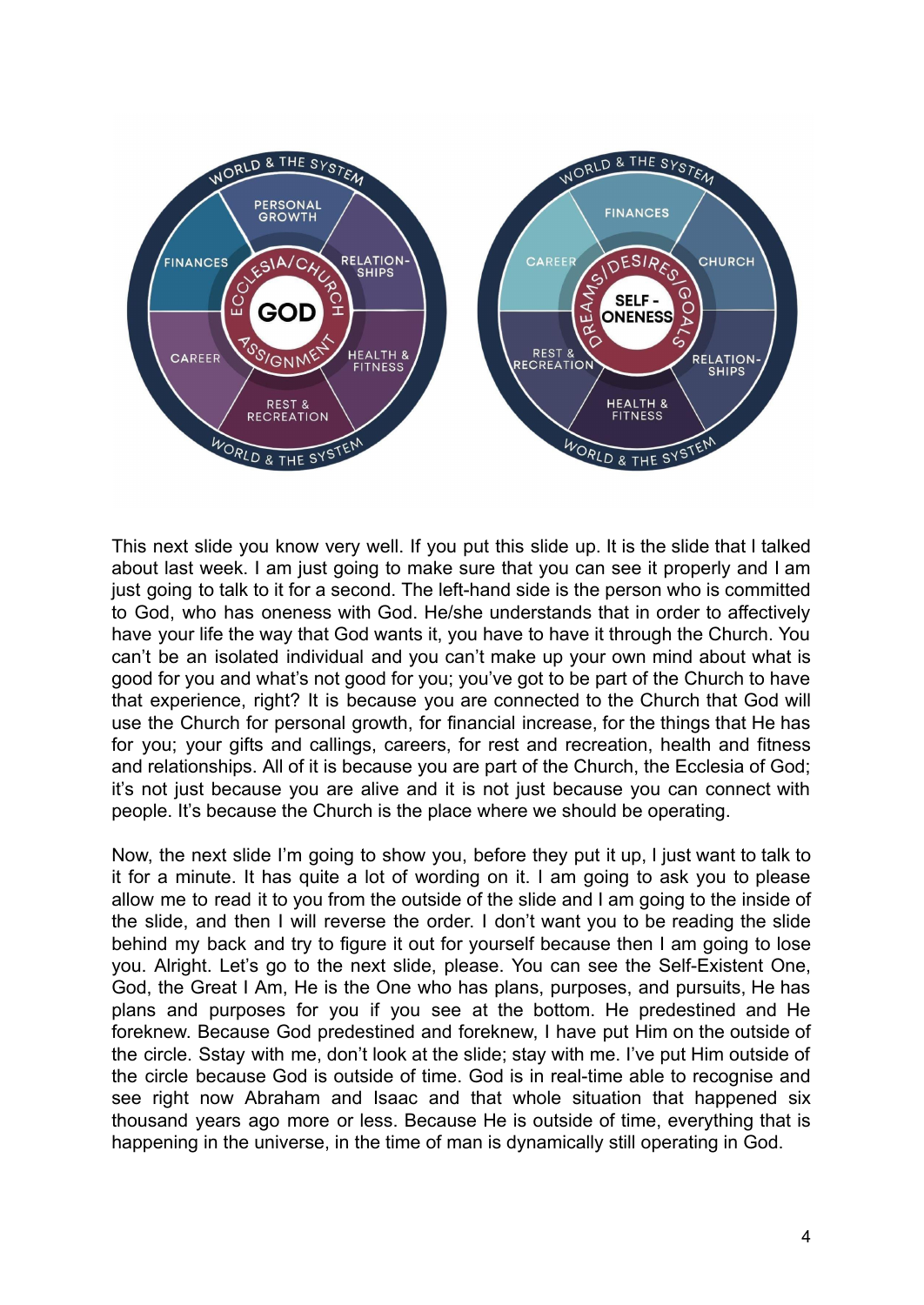

Whilst we can't look back six thousand years, because God is outside of time, there is no linear event that is taking place. It is only a linear event in the time of men. I know this is mind-blowing, it is for me too. But we think that God is limited to the way that we can actually figure Him out, when actually God is seeing everything happening all around Him because He is the Self-Existent One. He always has existed, He always will exist and anything that He creates is already created in Him, so it couldn't come out into reality without it already being in Him. So, because He already saw it in Him, He could speak it out, so nothing is happening already, that hasn't already happened in Him. If it happened in Him before He could make it happen outside, then it is already still in Him. It never left Him. Everything from the beginning of the time of men to now has always been in Him because He is the Self-Existent One. What other God would you want to serve anyway?

There are heavens and where He exists, there are angelic hosts, and principalities and powers in heavenly places. These beings were created by God and one of them He created, He created with a will like Him. He used his will to go against God or to try to be equal to God and therefore you have two sets of beings that are active in the universe; in the space of men. I don't want to get caught up in the book of Revelations in the book of Daniel and all of the different creatures that they saw. I'm not here to prophesy about the future. I'm not here to talk about prophecies or anything about the end times; I'm here to speak to you, about us, now. Okay?

The creatures that operate, creatures that exist in the human realm are angelic hosts, those are angels that are sent from the throne room of God, to minister to you and me, and to be part of our lives continuously, and hearken to the Word of God. There are other beings, there are principalities and powers in heavenly places. I'm going to show you out of the Word of God today, that in the same way, that in God in the angelic hosts, there is an order of, a hierarchy of order of more powerful and greater authority angels, it exists the same way in the principalities and powers in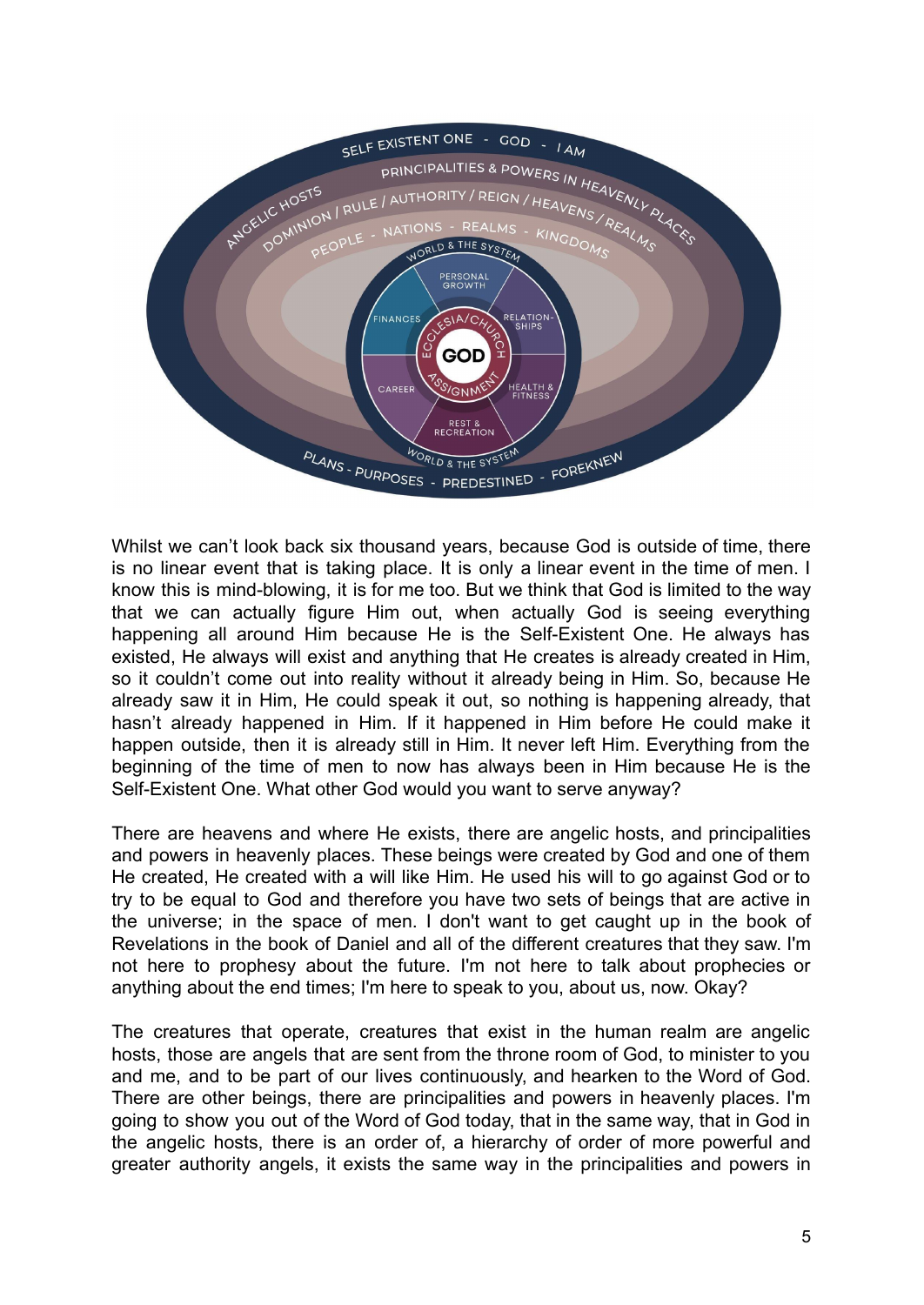heavenly places. So what you have got in angelic hosts, you have also got in dark forces; evil spirits.

Well, why would they do that? The only thing they know how to do is operate what they saw in God. They have no other way of knowing how to operate. People say that the kingdom of darkness is in chaos and every every demon does what they do. It is just not true. They know what the authority structure is, because the only way that they know how to be, is the way God created the order to be. When they came out of the presence of God, they just came with the same order. So when they target cities, when they target people's lives, when they target things, they are not just randomly targeting people; they have a structure and a hierarchy that goes after things, in the time of men, in human beings.

Those angelic hosts and principalities and powers, there is a meeting in the circle that is *dominion, rule, authority, reign, heavens and realms*, this is the meeting place, this is the intersection between spirits, and people. In people you have *nations, realms and kingdoms*. So the intersection of where people operate, and where angelic hosts and spirits operate, the intersection is where you have dominion, where you have authority, where you have a rulership, where you reign, and where heavens and realms are in which to reign, and to rule, and to have authority.

If you are a people and you are a 'God-person' that is in Ecclesia, then as a people, you can begin to operate in *dominion, and rulership and authority and reign* in the heavens, and all the realms that are encompassed in the heavens. If you are a person is 'self-oneness', you are likely to be the person that the *dominion, rule, authority reign and heavens and realms* are going to impose themselves on you. Whereas if you are a 'God-person', that is in Ecclesia, you have the have the authority to exercise that. The person who is in the Ecclesia is supposed to exercise authority, the one who is in self-oneness will have it exercised upon you.

Come on now, which one of these people would you rather be? Well, whether you like it or not, if you are in self-oneness, you are chasing your own dreams, your own desires, your own goals, you are saying, "It is all about me, It is all about what I can do, and church is just a part of my organization. So I have got friends, I have got business, I have got fitness that I do. I have got fun that I do, and I go to church. It is just something that I do." Then you are living in a self-oneness state. Guess what? In the self-oneness state you think you are in control of your life. I have got news for you. I do not care whether you are healthy, wealthy and powerful. You are being exercised upon by dominions, authorities rule and reign and those principalities and powers are exercising it over you, over your life. I'll show you from the scriptures. I'm going to leave that scripture up there, if you keep listening, leave that graphic up there if you'll keep listening to me. Okay?

Genesis one, verse one, **<sup>1</sup> In the beginning God created the heavens and the earth (Genesis 1:1 NKJV).** He created the place where angelic hosts, principalities in heavenly places, He created the heavens, and He created the earth where people's nations and kingdoms would, will eventually live. Who created them? God. Like I said; in the beginning, it came from Him. Okay, verse 26. **<sup>26</sup> Then God said,**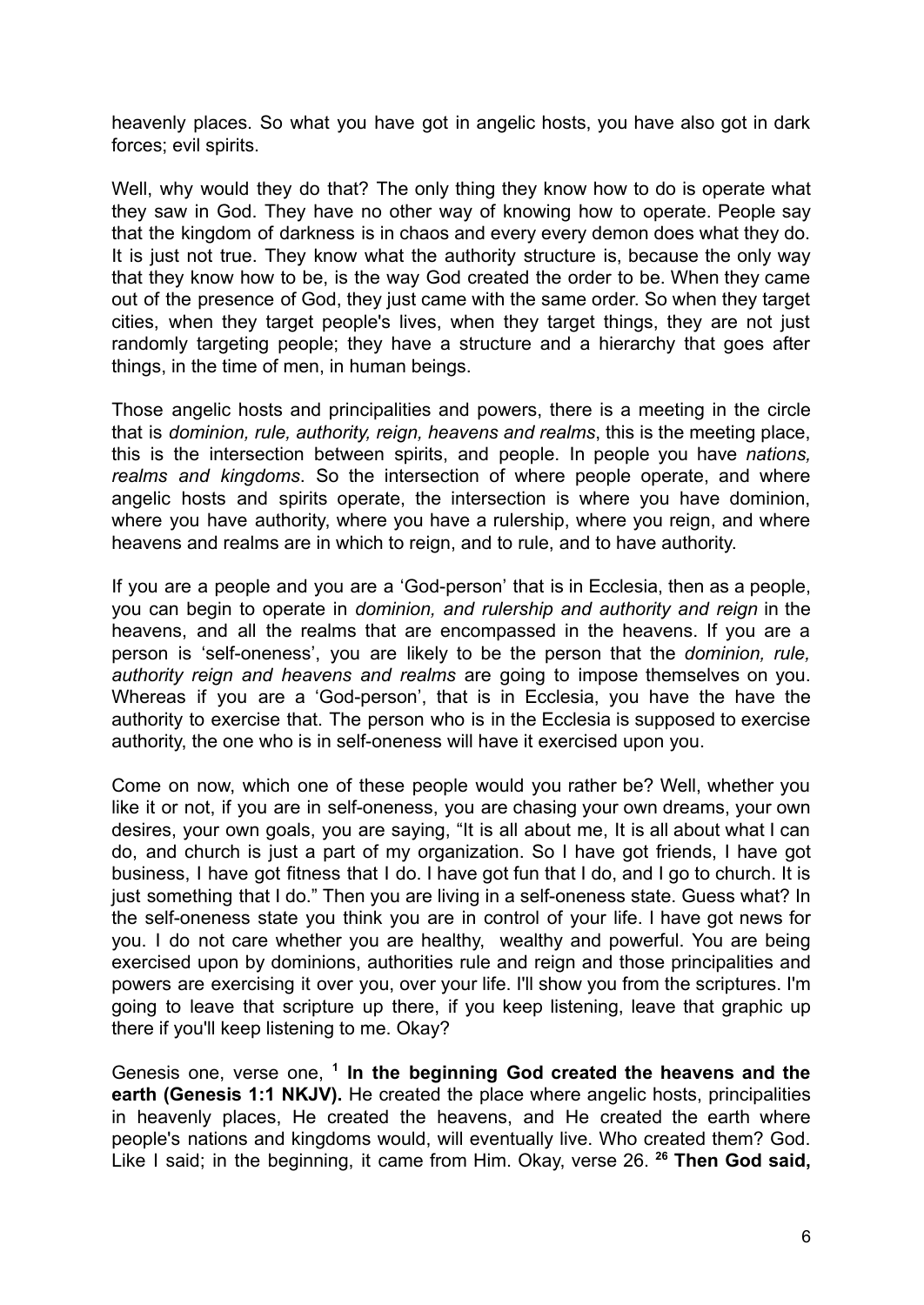**"Let Us make man in Our image, according to Our likeness;** and then I'm just going to read a few select statements out of here. **let them have dominion. Let them have dominion. <sup>27</sup> So God created man in His own image; in the image of God He created him; male and female He created them… <sup>28</sup> Then God blessed them, and God said to them, "Be fruitful and multiply; fill the earth and subdue it.** What is subduing? What is the nother word for subdue, you rule? You have authority. You reign. Yes? **Have dominion… (Genesis 1:26-28 NKJV).** So He's telling men; "I created the heavens, I created the earth, you have dominion, you have rules, you have reign, you got it. Everything that's in the heavens and everything that's on the Earth. You have authority."

Genesis, chapter two, verse seven says, **<sup>7</sup> And the Lord God formed man of the dust of the ground, and breathed into his nostrils the breath of life; and man became a living being (Genesis 2:7 NKJV).** Well, how close do you have to be to breathe your breath into a clay vessel? I mean, you got to be there. Let's just consider for a moment that we do not know what God looks like, except that He closely resembles us, must do? Because He said, Let's make man in Our image. Right? So given that, we do know that, when He breathed His life into man, He was here. That was the beginning.

In the Bible, all theology will tell you that the principle of first mention is the principle of the pattern. So this is God showing us how He wants to have relationship with us. Right here, right here *[Pastor John demonstrating, his hand up close to His face]*.

So when you say "But Pastor John, we are spirit beings, now God is in our spirit…" He is, but in everything else you're dealing with in your life, He wants His breath to be yours. He wants His Words to be yours, wants His thoughts to be yours. Right here, He speaks to the children of Israel and says "Keep My Words in front of your eyes, keep them in your mouth day and night. Do not let them depart from before you." Close up.

Remember what I said about intimate? So God wants to be close up and intimate with you and me. Then He's into me, you see? Intimate, into me you see? So I can say quite safely that right at that moment God was going into me you see? Adam being the first of all men to be born, He breathed His Spirit life into man. That's why from that moment on now, the enemy, and the world has tried to substitute the into me you see with so many other things that cannot fulfil but the lust of their flesh take them away from God and they refuse to give themselves completely to God. So they are not into me, you see. The more you give yourself to the things of the world, the less you can be into Me, God, you see?

Chapter 2, verse 16, **<sup>16</sup> And the Lord God commanded the man, saying, "Of every tree of the garden you may freely eat; <sup>17</sup> but of the tree of the knowledge of good and evil you shall not eat, for in the day that you eat of it you shall surely die" (Genesis 2:16-17 NKJV).** So that death, we all know that they didn't actually physically keel over and die when they ate the fruit, right? What happened was that, they got separated from the Self-Existent One, who is the Source of the same form of life He designed and planned for us. Okay, so just hear me out now,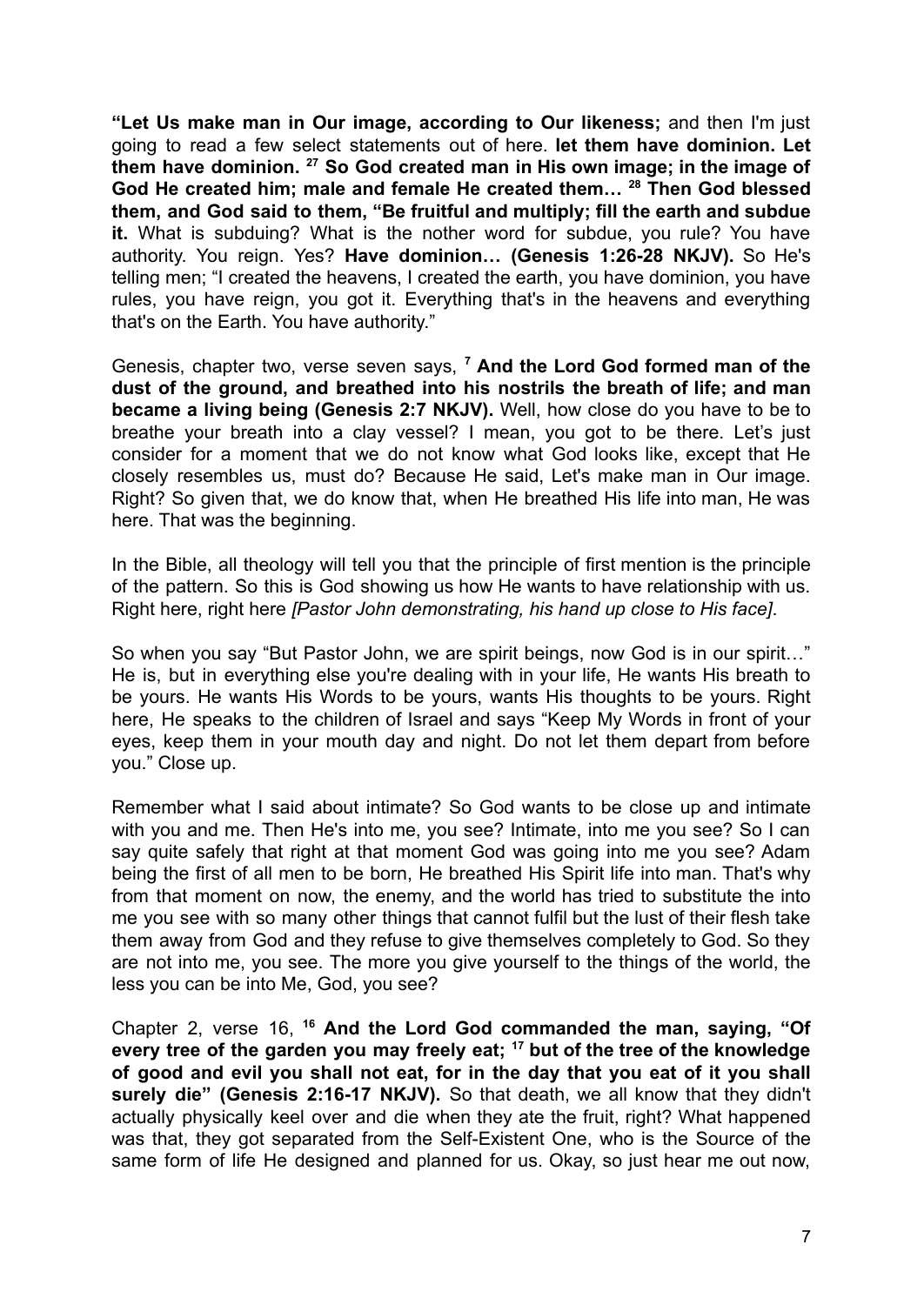the minute they chose to do something different to what God said, the act of them choosing to do something different to what God said, separated them from the Self-Existent One.

His whole plan and His whole design as the Source of who we are, was that we would never be separated from the Self-Existent One and that we would always be able to live the life He designed and He planned for us. Which means the Self-Existent One, who is always, always present everywhere, He is the one that said if you go with God first place, "You put Me first place, I will reveal Myself in such a way and it is My choice that you be reconnected to Me, the Self-Existent One", with all of the life that He designed, and the plans that He has for you, through Jesus. You cannot achieve this by yourself.

Okay, I have to for a moment, just get here. How many of you represent Jesus, the way He lived His life fully and completely, 100% you look like Jesus? How many of you have all the gifts and all of the workings of the Holy Spirit on a daily basis, the way Jesus did? Who does? All of us. All of us. We are destined, all of us, together, not individually, together. And I'm going to get there. I'm going to get ahead of myself. We are destined as the Ecclesia to have dominion and rule, authority, reign in the heavens and all of the realms of the heavens. We are destined to have the authority, not only as it pertains to our life, but as it pertains to what God desires to show the heavenly realms that Jesus is the Church and the Church is Jesus.

Okay, so **the serpent**, chapter 3, verse 1 to 7, in the Message translation. <sup>1</sup> **The serpent was clever, more clever than any wild animal God had made. He spoke to the Woman: "Do I understand that God told you not to eat from any tree in the garden?" 2-3 The Woman said to the serpent, "Not at all. We can eat from the trees in the garden. It's only about the tree in the middle of the garden that God said, 'Don't eat from it; don't even touch it or you'll die.'" 4-5 The serpent told the Woman, "You won't die. God knows that the moment you eat from that tree, you'll see what's really going on (Genesis 3:1-5 MSG).**

Hold on a minute, they look like a Self-Existent One, they love like the Self-Existent One, they are actually mini versions of self existence; and this being is coming in saying, "He doesn't want you to eat of that other tree because then you really know what's going on." To this day, people still feel that the only way that they can really know what life's all about is if they taste of the Tree of the Knowledge of Good and Evil. **<sup>6</sup> When the woman saw,** verse five, sorry, **God knows that the moment you eat from that tree, you'll see what's really going on**. **You'll be just like God, knowing everything, ranging all the way from good to evil."6 When the Woman saw that the tree looked like good eating and realized what she would get out of it—she'd know everything!** Still today women want to know everything. Moving right along.

**She took and ate the fruit and then gave some to her husband, and he ate. <sup>7</sup> Immediately the two of them did "see what's really going on"** What, you mean the devil told the truth? **Saw themselves naked! They sewed fig leaves together as makeshift clothes for themselves.** Now, look what happens in verse 22. **<sup>22</sup> God**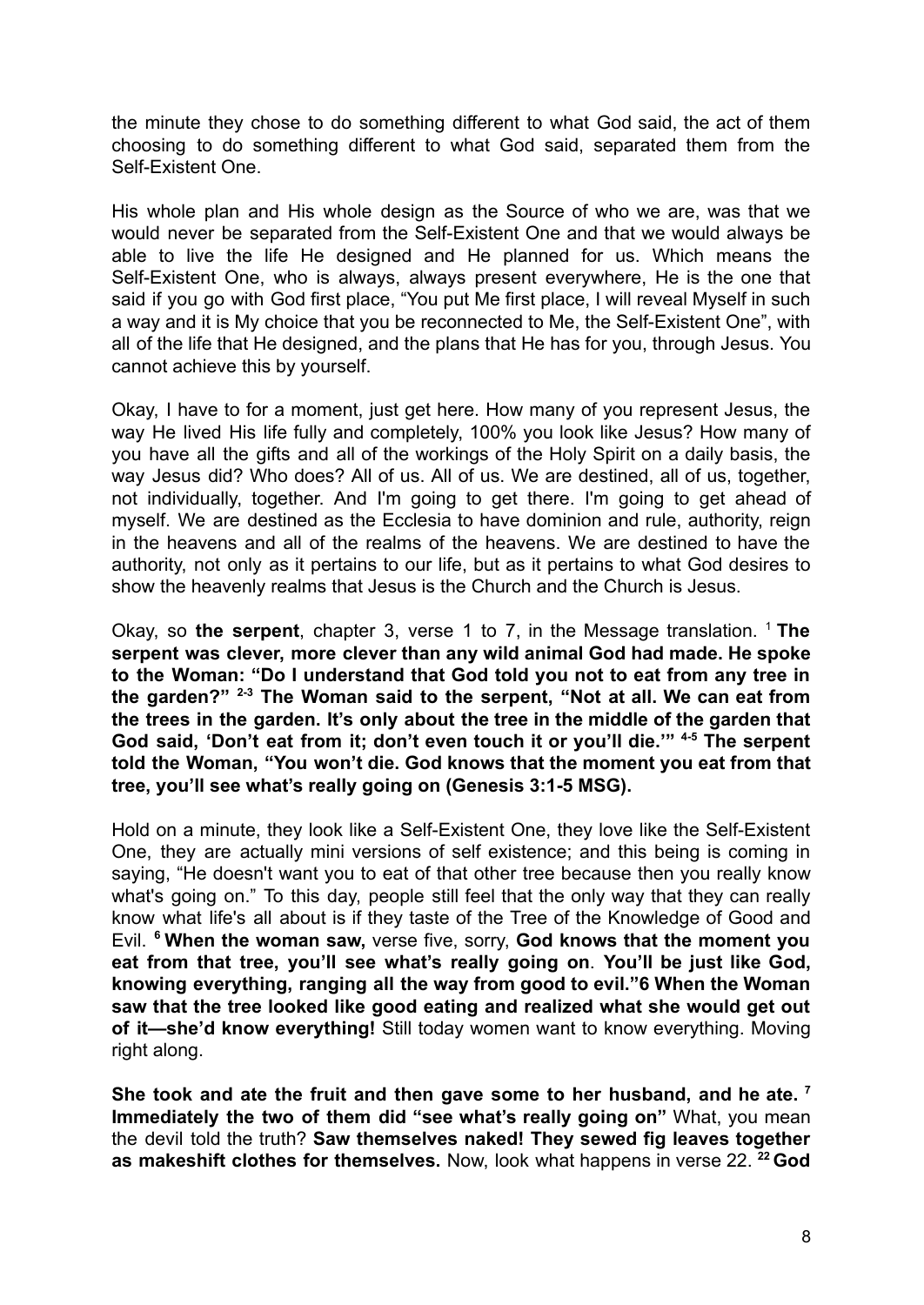**said, "The Man has become like one of us, capable of knowing everything, ranging from good to evil.** What was it? The devil was telling the truth? God never wanted men ever to know the evil side of anything. Still, today, He sent Jesus so that we don't have to know the evil side of anything. But all of humanity wants to know what everything's really all about; so evil is in the world. People want to blame God for all the bad things that happen to humanity, but it's humanity themselves that want to know what's really going on. When they say "What's really going on?" It means they actually want to know what's in the demonic spirit realm, as well as in the heavenly, spirit realm. But you can't serve both.

So, **What if he now should reach out and take fruit from the Tree-of-Life and eat, and live forever? Never—this cannot happen!" 23-24 So God expelled them from the Garden of Eden and sent them to work the ground, the same dirt out of which they'd been made (Genesis 3:22-24 MSG).** So, I think it's quite clear that when you take matters into your own hands, and you don't obey God, and you follow what is your dream. Didn't Eve say she wanted to really know what's going on? Other versions of the Bible will say "Eve saw that the fruit was good and it looked good for the eating." She was impressed by what it looked like and she was impressed by the fact that if she ate it, she would know something that Adam didn't know and she wanted to know everything that God knew. Hmm.

There is no sin in God, because the Bible says in the book of Hebrews, that within Him there is no shadow of turning. There's no variableness, He's only pure light. God doesn't have knowledge of evil, He only has the knowledge of what evil does. He never wanted man to have the knowledge of what evil does, because evil immediately shows you that you are naked and you are ashamed, and you are guilty. He never wanted that for man. He still doesn't want that for man. He had to expel them from the garden. The rest of my message, I'm going to use a scripture just to reveal to you what happens, that there is activity happening in angelic hosts and principalities and powers in the heavenly realms. I'm going to show you how they influence us as human beings, and that they have, they are here to help us and to show us dominion, rule, authority, reign in the heavens and in the realms because whatever happens in the realms of heaven, in the different realms of heaven, will happen on the earth.

So, Genesis, chapter 28, verse 12, this is Jacob. He dreams, **<sup>12</sup> Then he dreamed, and behold, a ladder** *was* **set up on the earth, and its top reached to heaven (Genesis 28:12 NKJV).** So, are you, do you see here that there's an earth and the heaven and the angels of God were ascending and descending, they were going from where? Heaven to earth and earth to heaven. So, I'm proving to you from the Bible, that this kind of activity that happens between the heavens and the earth happens all the time.

Genesis chapter 32, verse 24, **<sup>24</sup> Then Jacob was left alone; and a Man wrestled with him until the breaking of day. <sup>25</sup> Now when He saw that He did not prevail against him, He touched the socket of his hip; and the socket of Jacob's hip was out of joint as He wrestled with him.** Who was he wrestling with? Well, the Bible refers to it as an *angelic being*, but it's likely that he was wrestling with the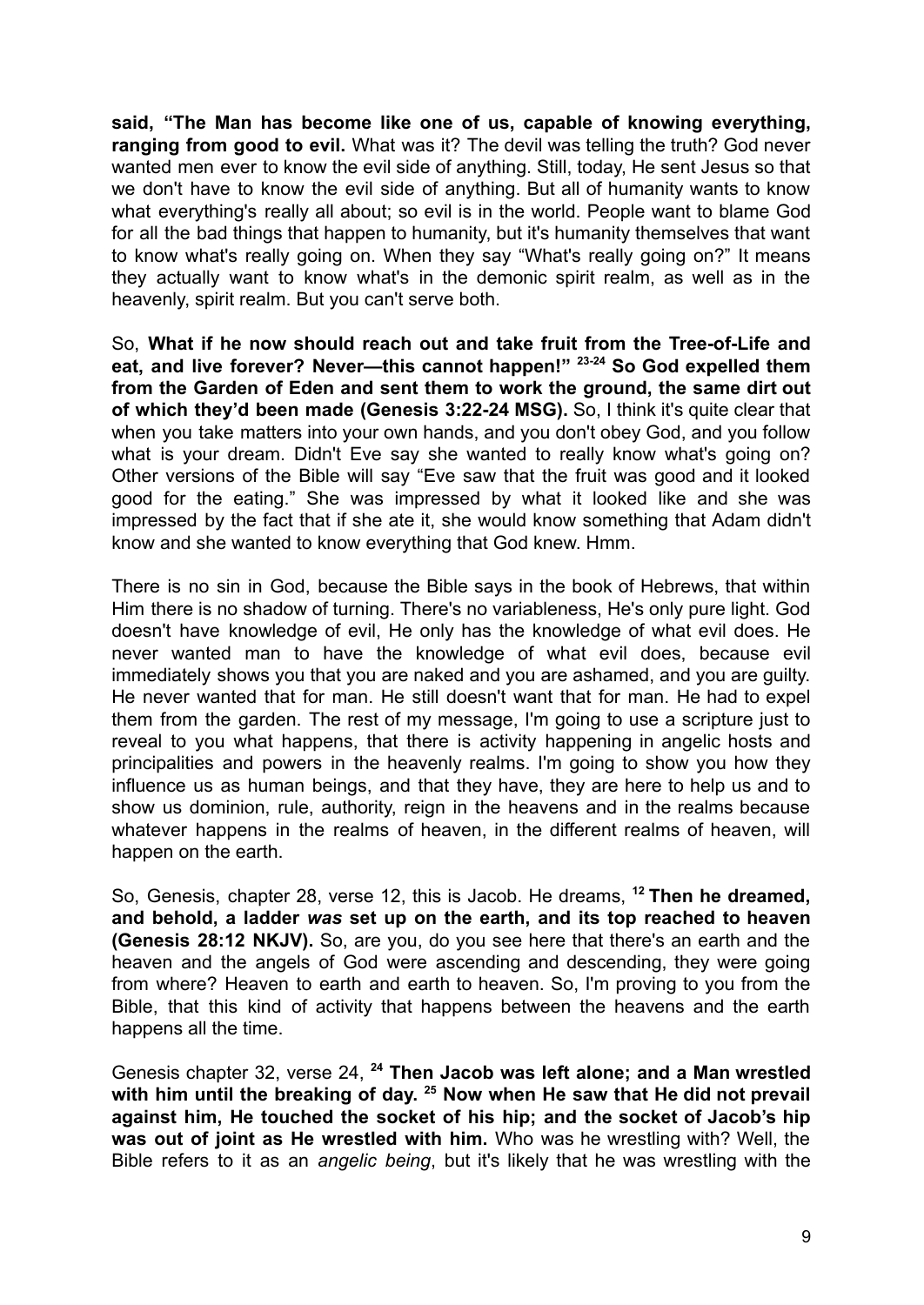Lord, but either way, this is a supernatural encounter of a spiritual kind. So, why wrestle? Obviously, the spirit being has much greater power and authority than Jacob. Why was Jacob holding there, first of all, the angelic being was permitting himself to be there. He could have any time overwhelmed Jacob. So, he stayed there, because God wanted him to be there. The second thing I believe is Jacob's faith was holding him there, not his physical strength. Because you can't match the physical strength of an angelic being. So, it wasn't his physical strength, God wanted to mark Jacob, so that he would never forget this event. And his strength in the natural would always be diminished, because of an encounter that he had with God, or a God messenger.

So, he wrestled with him, **<sup>26</sup> And He said, "Let Me go, for the day breaks." But he said, "I will not let You go unless You bless me!" (Genesis 32:24-26 NKJV).** Now, you will know from the messages that I've taught that this is the blessing for Jacob of identity change. All of us need to have an identity change, that we are not just Christians that have churche as part of our lives, that we are Christians that belong to the Church, and the Church belongs to us. We need an identity change. But he was wrestling, until he said, "Bless me, I won't let you go until you bless me." How is it possible that he could hold him there, his faith was holding him there, his demand for blessing because he had faith for blessing was holding him there. The only powerful force that is enough to confront anything in the spirit is not your physical strength. It's your faith. It's your demand on the Spirit, on the Spirit of God; that you place with your faith.

I go to Exodus chapter 3, verse 2. **<sup>2</sup> And the Angel of the Lord appeared to him in a flame of fire from the midst of a bush. So he looked, and behold, the bush was burning with fire, but the bush** *was* **not consumed. <sup>3</sup> Then Moses said, "I will now turn aside and see this great sight, why the bush does not burn." <sup>4</sup> So when the Lord saw that he turned aside to look, God called to him.** Sorry, God? Called to him. God is in the spirit realm. Right? The spirit realm is calling to Moses who is in the natural realm based on… He's just looking at a burning bush, right now. **And he said, "Here I am."**

So, **<sup>4</sup> So, when the Lord saw that he turned aside to look, God called to him from the midst of the bush and said, "Moses, Moses!" And he said, "Here I am." <sup>5</sup> Then He said, "Do not draw near this place. Take your sandals off your feet, for the place where you stand** *is* **holy ground."**

Here is a direct transaction of a spiritual realm being coming onto the earth, and the very earth that they touch has now become holy because the Spirit being is on the earth. The Spirit of God, God Himself, the Self-Existent One has decided to come onto the earth and when He comes and touches the earth, it becomes the holy place. From the place of holiness, where the Spirit being God, Himself is deciding to encounter man, the man must come to God on God's terms, not on his terms. Because God says to the man, "You cannot come near to this space, take your sandals, take your feet out of the sandals, because the place you are standing is holy." **<sup>6</sup> Moreover He said, "I** *am* **the God of your father—the God of Abraham,**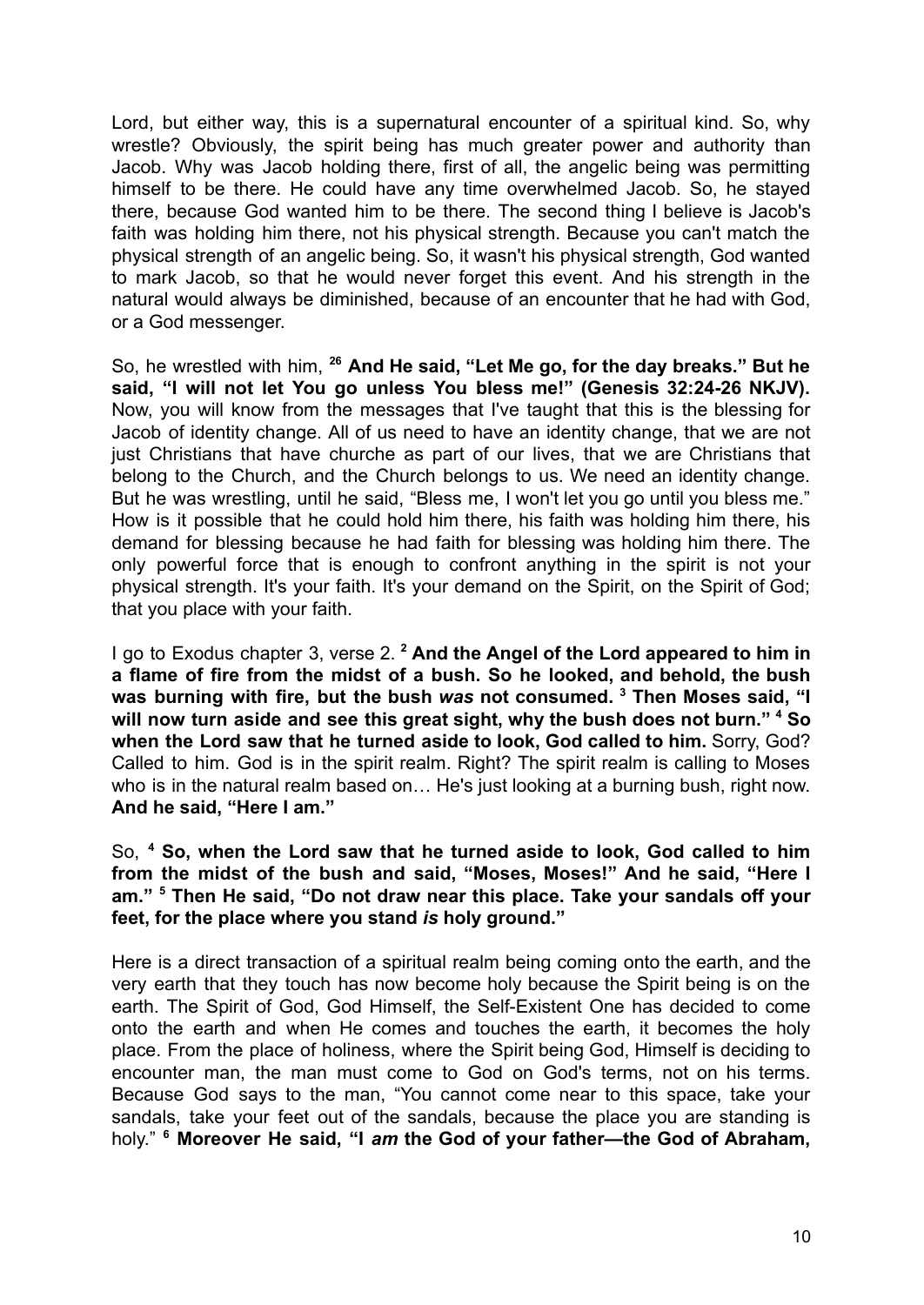## **the God of Isaac, and the God of Jacob." And Moses hid his face, for he was afraid to look upon God (Exodus 3:2-6 NKJV).**

Well, he wasn't looking directly at God, God was in the burning bush. So, **<sup>3</sup> and the Lord said to him, "I have surely seen the oppression of My people who are in Egypt, and have heard their cry because of their taskmasters, for I know their sorrows."** This is someone who's in the heavenlies. He recognises the forces of the principalities and powers in heavenly places that are oppressing God's people. So He comes from the heavenly realms and He's coming onto the earth and He's coming to make things right. **<sup>8</sup> So I've come down to deliver them out of the hand of the Egyptians and to bring them up from that land to a good and a large land, to a land flowing with milk and honey, to the place of the Canaanites, and the Hittites (Exodus 3:8 NKJV)** and all the other '…ites'.

Chapter 19, Exodus chapter 19, verse 3, **<sup>3</sup> And Moses went up to God.** So now they're already out of Egypt, they're already in the wilderness, they're already encountering God, a lot. They've had a whole lot of demands that they've placed on God. "We don't have water, we don't have food, we don't have meat." Every time they murmur, God answers them and gives them what they're looking for. I think it's fairly safe to say that they were fairly self-centered? They're not really worshipping the God that delivered them. They're always demanding something from the God that delivered them. Huh. Those people, they didn't get to get into the land that flows with milk and honey because they made demands because they were self-centered, even though they were living under the protection of the covenant God.

I don't know about you but I don't want to be living under the protection of God and miss my plan, the plan and purposes that God has for my life? It is my choice and it is your choice. You can choose to follow your dreams, your desires, your goals that you set for yourself, or you can choose to follow God. Some people might say, "Well, I do follow God and I read the Bible and I pray every day therefore the desires that I have are God's desires." If you're not actively involved in the Ecclesia and you don't know what your role in the Ecclesia is and what the Ecclesia's role is in your life, you cannot say, "I know what God's desire is." You do not know what God's desire is. You have a desire and then you're counting on God to bless it. You may say, "You're preaching good Pastor John."

This singular thing that I've told you is the reason why so many people walk away from faith. They walk away from church, they walk away from God, because they make their own plans and their own purposes and they love God, they are born again, they are saved, but they want to go about life the way that they've chosen to go about life. Then they say, "But listen, my serving God is enough because I'm disciplined in my prayer life, I'm disciplined in in my tithing and whatever I'm disciplining, therefore, God must bless my life." Oh, oh, if you're not saying it, you're thinking it. So therefore, "I've done what it takes to satisfy God so He must bless me." It sounds very much like your relationship with God is based on your terms. It doesn't sound like your relationship is based on, "I'm seeking Him first and then all the things that He wants me to have will be added to me because I'm seeking Him and His way of doing things," which is righteousness. That person is firmly under the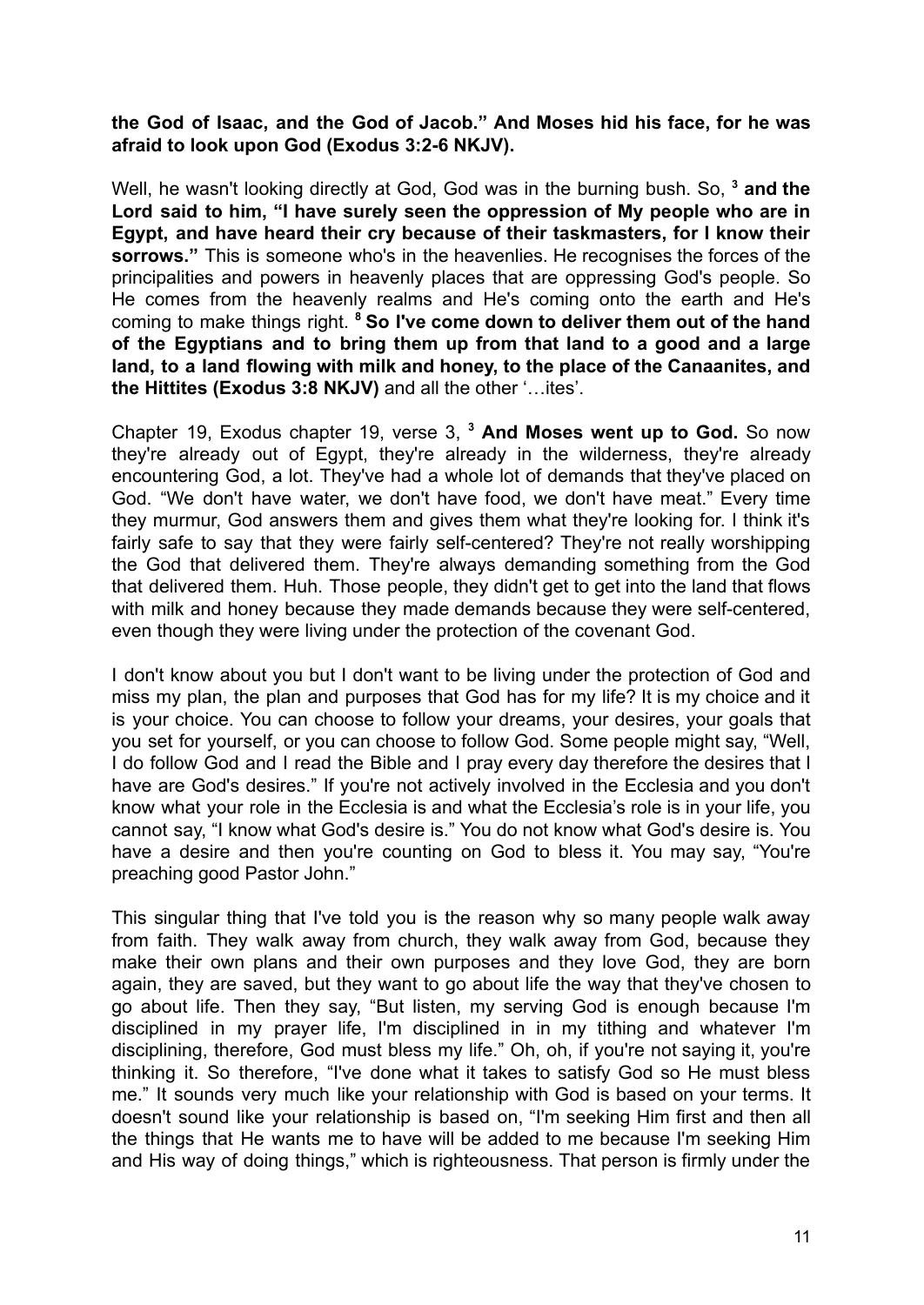principalities and powers in heavenly places, they are being impacted. So you say, "Oh, but I'm not having counters with demons." How do you know? How do you know that demons are not speaking to you when you go into a lecture room at a university and the person standing on the podium is saying things and those things enter your thought life and there's demons that come and take those words because they know you're in the class of that liberal thinking of "Do things your way, pursue your own life, pursue your own goals." And suddenly, I've got a whole new perspective or a whole different perspective on life because I've eaten of the tree of the knowledge of good and evil and now I really know what's going on. And so you think, "No, I'm just liberal. I'm open to new ideas about the way Christians can do things. I'm open to new ideas about the way Christians can live morally." "Surely, God doesn't have a standard, a moral standard, that is, from 2000 years ago, when that when the Holy Spirit fell upon the church, and now we're living in a whole new life of liberal agendas and liberal ideas and certainly God is… His grace is available to everybody."

The answer is, grace is available to everybody but that grace that's available to everybody is not going to put them into authority. They ain't having no dominion, excuse my good English. They ain't having no dominion, no authority, no reining, no ruling. They are being ruled over. By what? The very desire that you say you are open to, is the very desire that's ruling you. I mean, come on, when you actually begin to pull the veil back and see what's going on here, you can see how the world has been so manipulated by the enemy for this liberal agenda to come to the Church, that everybody can say, "Doesn't matter what church I go to, it's okay for me to go to any church that I choose to go to. As long as the church is actually progressive and has got the new sounds of worship and it's got all the all the good things, it's a motivational, inspirational message, I'll go to that church. That's the church I want to go to - inspirational."

I'm going to say it again, I said it a long time ago, I was not called to be an inspirational teacher or preacher. I'm called to reveal to you the Ecclesia of God and some people won't like it. In fact, Jesus had that, I mean, I spoke about it even last time, Jesus didn't come to actually please people. Jesus only came to please the Father and sometimes He said some things to people, certainly to the Pharisees and the Sadducees - the people that really supposed to have known the Bible - He riled them up because He had an answer for everything, because He was answering with the wisdom of God. He came to confront those who so called 'knew at all'.

Hey, I got to keep moving here. So Exodus 19, verse 3, a lot of stuff has happened with the children in the in the wilderness, **<sup>3</sup> And Moses went up to God, and the Lord called to him from the mountain, saying, "Thus you shall say to the house of Jacob, and tell the children of Israel: <sup>4</sup> 'You have seen what I did to the Egyptians, and** *how* **I bore you on eagles' wings and brought you to Myself.** Doesn't matter about all the murmuring, doesn't matter about everything; "You saw what I did to the Egyptians, and I brought you out of that place of absolute oppression, and I bore you on eagle's wings." In other words, "Even though you've been walking around in the desert. I have been gently carrying you through this whole process." This is God speaking to His people. **<sup>5</sup> Now therefore, if you will**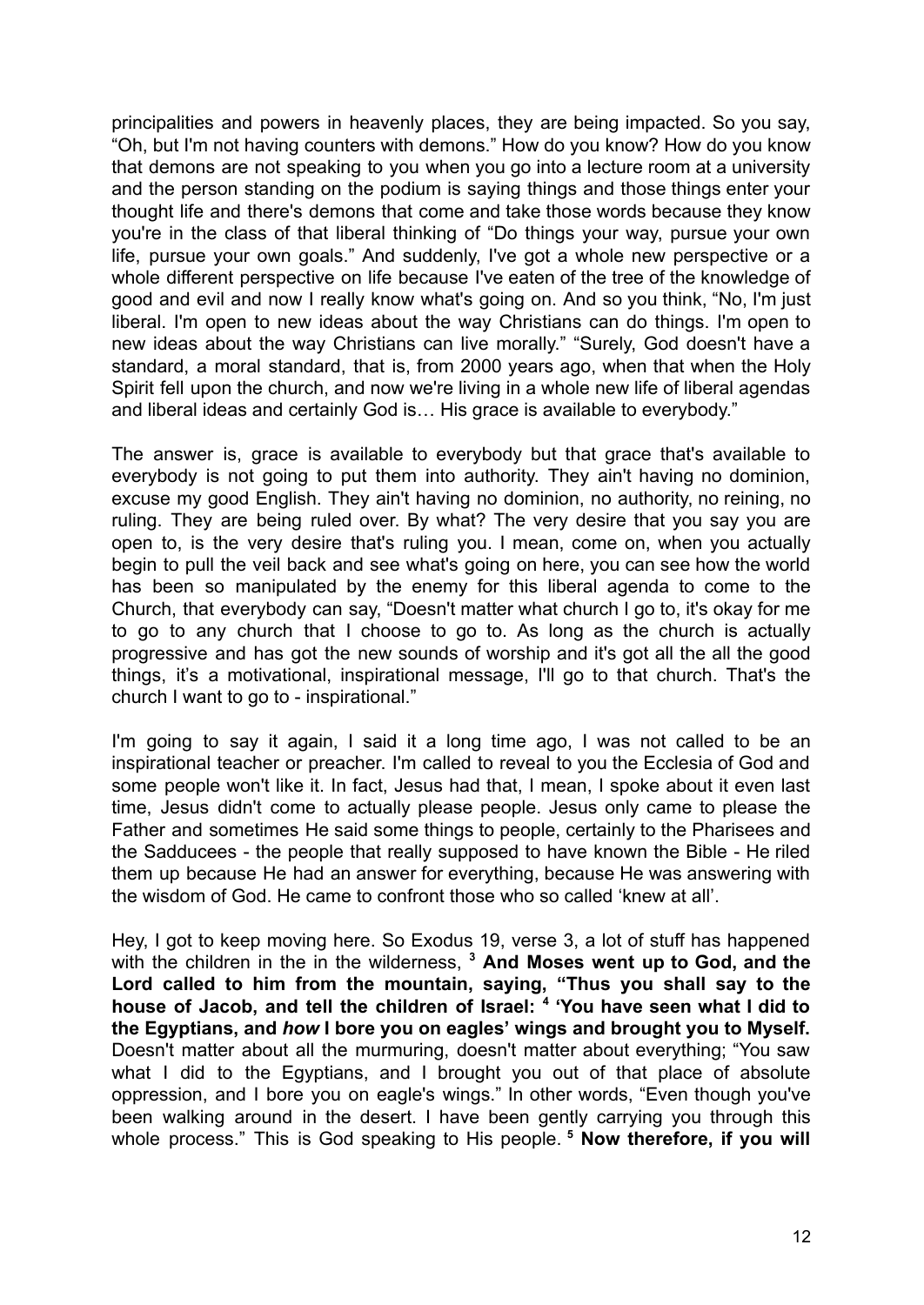## **indeed obey My voice and keep My covenant, then you shall be a special treasure to Me above all people for all the earth** *is* **Mine.**

All the earth is whose? The earth does not belong to the devil, neither does the gold or the silver in the earth belong to the devil. Anglo American, and all the other mining companies from Russia and South America and Australia might think all the minerals belong to them. They're just excavating it for wealth. Which is going to go where? It's supposed to be the wealth is layed up for the just. But the just are not getting the wealth. Why? Because all of the Christians are living in self-oneness. The time of Ecclesia needs to be here for us to have a transfer of wealth. This is not just a matter of "I'm going to pray and I'm going to make a few declarations and I say thank You, Lord, that the wealth of the wicked is laid out for the just. I am the just so I command all the wealth of the wicked to come into my hands." It's not going to happen. You might have some of that happen because you're a covenant child, you might have things that God will get you to believe Him for that there would be wealth in the House of the Lord. But the transfer of all of that wealth that they are mining out of the earth, that belongs to God, it's not going to happen because one or two people believe it.

That's going to happen because the Ecclesia is in place. **<sup>6</sup> You shall be to Me a kingdom of priests and a Holy nation. These are the words which you shall speak to the children of Israel. <sup>7</sup> So Moses came and called for the elders of the people, and laid before them all these words which the Lord commanded him. <sup>8</sup> Then all the people answered together and said, "All that the Lord has spoken we will do." So Moses brought back the words of the people to the Lord. <sup>9</sup> And the Lord said to Moses, "Behold, I come to you in the thick cloud, that the people may hear when I speak with you, and believe you** Moses **forever" (Exodus 19:3-9 NKJV).**

In the meantime, Moses has been going to God and God has been speaking to Moses, and Moses has been the messenger, and all of these things they have been believing because Moses is the messenger. Now God says, "Because the children of Israel said 'We will believe God, we will believe all the words that you tell us.' I'm going to come in a thick cloud on the mountain of Sinai, and I'm going to speak to you, Moses, and everybody's going to hear My voice, so that they will believe you forever that God is actually God speaking to you." It's not a god from Egypt. This is the living God speaking.

**Moses told the words of the people to the Lord. <sup>10</sup> Then the Lord said to Moses, "Go to the people and consecrate them today and tomorrow, and let them wash their clothes. <sup>11</sup> And let them be ready for the third day. For on the third day the Lord will come down upon Mount Sinai in the sight of all the people.** I want to tell you people, that we cannot have a relationship with the Almighty Living God, if we don't wash our clothes. This is not putting your clothes into a washing machine with some OMO. This is about you putting on the robes of righteousness and you being washed and clothed by the blood of Jesus. That's when you begin to start a journey that will take you into the proper place of Ecclesia.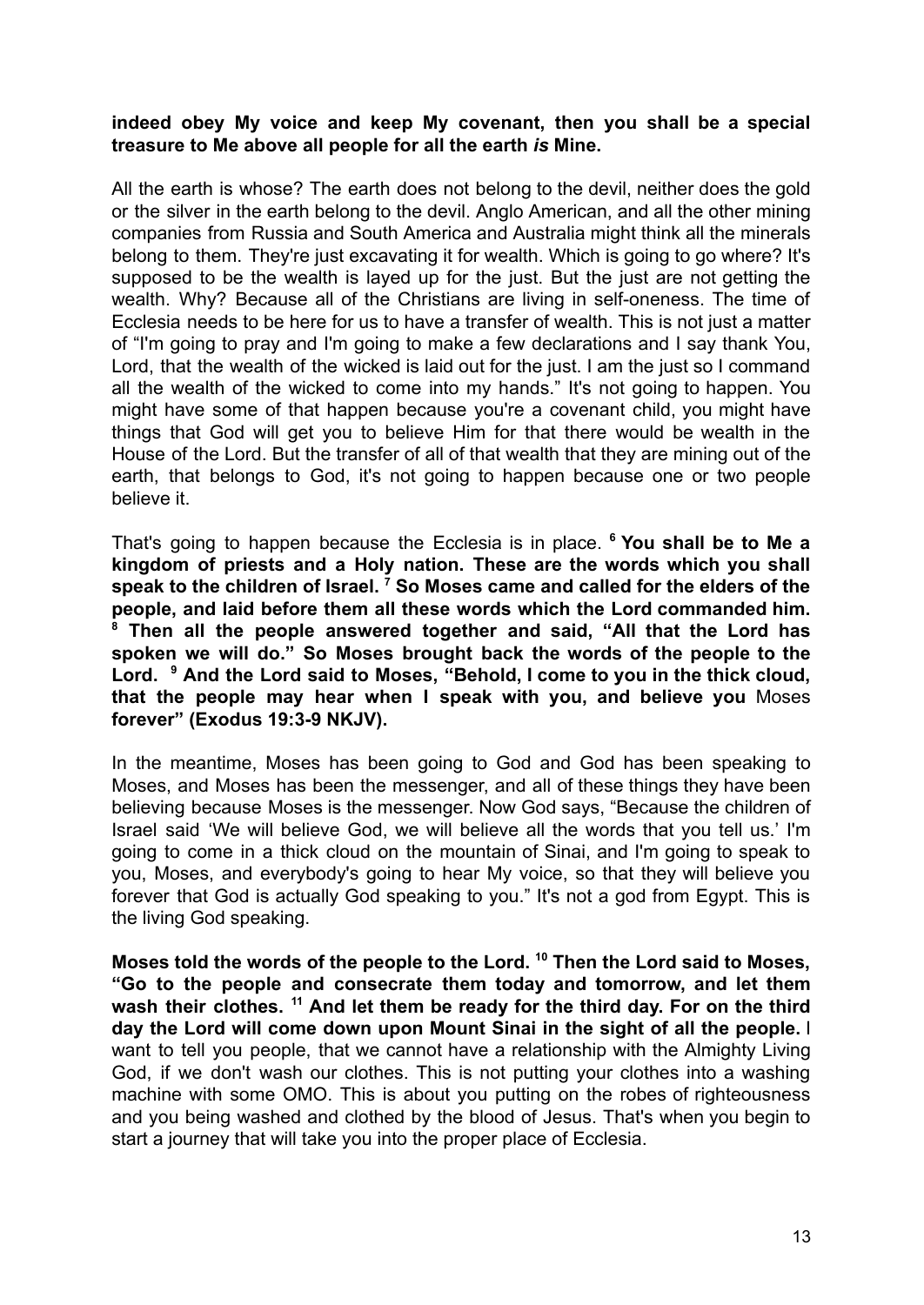**<sup>15</sup> And he said to the people, "Be ready for the third day; do not come near your wives."** In other words, this is a holy moment going on here. You're not even supposed to have physical intimacy with a woman, with wives, husbands and wives stay away from each other. So this is a moment of separation, consecration, dedication, this is a Holy moment.

**<sup>16</sup> Then it came to pass on the third day, in the morning, that there were thunderings and lightnings, and a thick cloud on the mountain; and the sound of the trumpet was very loud, so that all the people who** *were* **in the camp trembled. <sup>17</sup> And Moses brought the people out of the camp to meet with God, and they stood at the foot of the mountain. <sup>18</sup> Now Mount Sinai** *was* **completely in smoke, because the Lord descended upon it in fire. It's smoke ascended like the smoke of a furnace, and the whole mountain quaked greatly**. **<sup>19</sup> And when the blast of the trumpet sounded long and became louder and louder, Moses spoke, and God answered him by voice.** Do you think Moses's relationships are any greater than the relationships we have with the Almighty living God, Son of God?

Let me tell you something, when the Ecclesia begins to understand who we are in Christ Jesus, He will not only speak, He will speak with power, He will speak with thunderings; and He was literally shake the wealth loose out of the earth. He will literally bring us to a place of reverential fear. The awe and the fear of God will be overtaken the Church of the Lord Jesus. Anybody that watches us in action will be afraid of us like they were afraid of the children of Israel when they went to Jericho.

Chapter 20, verse 18. **<sup>18</sup> Now all the people witnessed the thunderings, the lightning flashes, the sound of the trumpet, and the mountain smoking; and when the people saw** *it,* **they trembled and stood afar off.** So Moses brings them near, now they go to far away. **<sup>19</sup> Then they said to Moses, "You speak with us, and we will hear; but let not God speak with us, lest we die" (Exodus 19:16-19 NKJV).** From that time till now, there is this whole process that is entered into the church, where it's "Pastor, you hear from God, and then you speak to us. But we don't want to hear the awesomeness and the thunderings, and the lightnings of God that wants to deal with your heart and wants repentance for you in your life." As a general rule, not in this church.

I know that this church you seek an Ecclesia, you want to hear the voice of God, you don't mind if He's going to come and shake and rattle and roll your cage with His power and with His might and with His glory; because He's wanting you to stand in the level of authority that you can say, "I hear the voice of God and I heard what He said and I'm saying it back to you." Hallelujah.

**<sup>19</sup> Then they said to Moses, "You speak … " <sup>20</sup> And Moses said to the people, "Do not fear; for God has come to test you, and that His fear may be before you, so that you may not sin." <sup>21</sup> So the people stood afar off, but Moses drew near the thick darkness where God was (Exodus 20:19-20 NKJV).** Moses knows God now. He goes back into the thick darkness, to go and speak to God. Hello. Those people that are living in Ecclesia, those people that are saying, "I want to hear the voice of God", they're not afraid of what God's going to say. They draw near.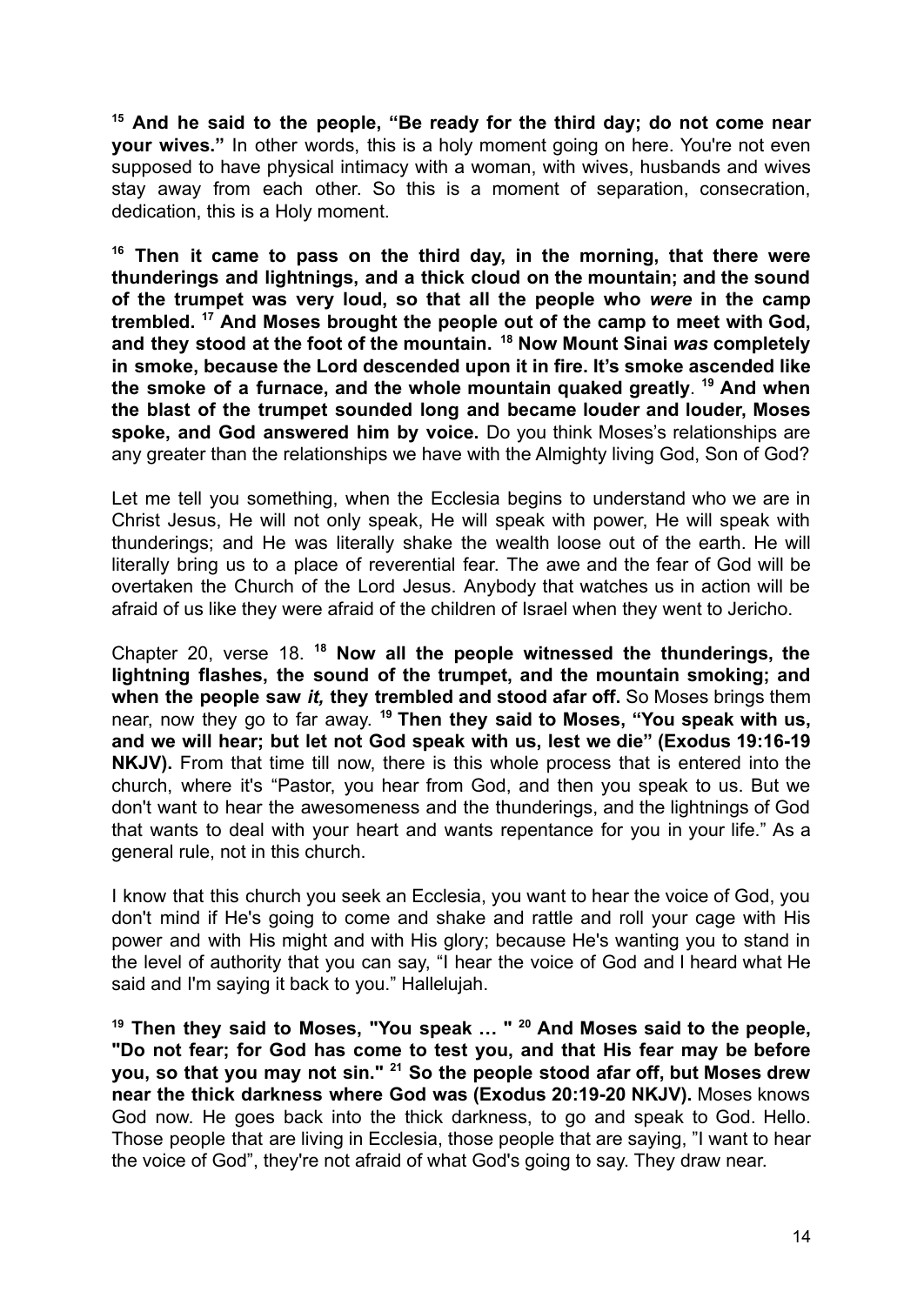Now, come on, I have to talk to you a little bit. I'm going to get into the New Testament in a minute here. I've got a lot to say. Lord, help me. Are you getting something out of this today? I'm going as quick as I can, but I need to be as accurate as I can here today. Come on here. There's a messenger, who's meeting with God, God says, "I want to take you out of the equation. I don't want to remove you as a messenger, but I want to talk directly to the people." When He does, they say, "No, we don't want to listen to You. We want to rather listen to you, not to God." Not too long, in the next couple of chapters, there's an encounter that happens where Moses is actually getting the orders from God and they make a golden calf and they begin to worship an idol; because they wouldn't hear God. So why should they hear the messenger of God?

It is unfortunate that there have been many messengers of God that have done many things that have disqualified them as a voice. But it doesn't change that there are true messengers of God on the earth; that God will use to bring a message. Sometimes, when you're in the cloud, hearing things from God and you can see that God shows you the hearts of men, people don't like it; they rebel against it and then they want to have words against the messenger. Because the words are there to discredit the messenger, because if you can discredit the messenger, then you no longer have to think that he's coming from God. A person who lives in self-oneness, "My own dreams, my own goals, my own desires. I can't afford to hear from the messenger who's actually coming from God and wants the Ecclesia. Because otherwise, I got to change my whole profile. I've got to change my program. I got to stop following what I want. What I want, when I want and how I want to do it. You shouldn't tell me anything about anything. Just you preach. I'll decide how much of what you say, I'm going to listen to."

"Oh, Pastor John, you being very confrontational this morning." No, it's not me. This has been a message coming for weeks now. On the contrary, I want to tell you something that's happening to me - the fire of God is burning in me. You guys, all of you have always known the prophet is Pastor Sharon and sometimes the fire will burn in her and she will bring messages. But as an apostolic leader, sometimes God will let the prophetic voice come out of me and I will speak with the fire of God. All these messages that I've been speaking these last weeks; this is the fire of God. My delivery might be a little bit different; but this is the fire of God. This is the order of God that He's bringing to His Church, because He wants His Church to be powerful. He wants His Church to represent Jesus. He doesn't want Christians running all over the place speaking about authority levels that they have no clue about. They have no idea what words they're saying. They have no idea that when they just resist what God says through a messenger, that they're resisting God Himself.

"Don't tell me what I can eat or drink. Don't tell me who I can marry or can't. Don't tell me who I can sleep with or not sleep with, whether I'm married or not. Don't tell me what I can do or can't do. Don't tell me when I can buy a house or when I can't buy a house. Don't tell me that I've got to put the Church of the Lord Jesus Christ before anything else and that's not the way God designed it." It is exactly the way God designed it. Ask the New Testament Church. I haven't got it in my notes today, but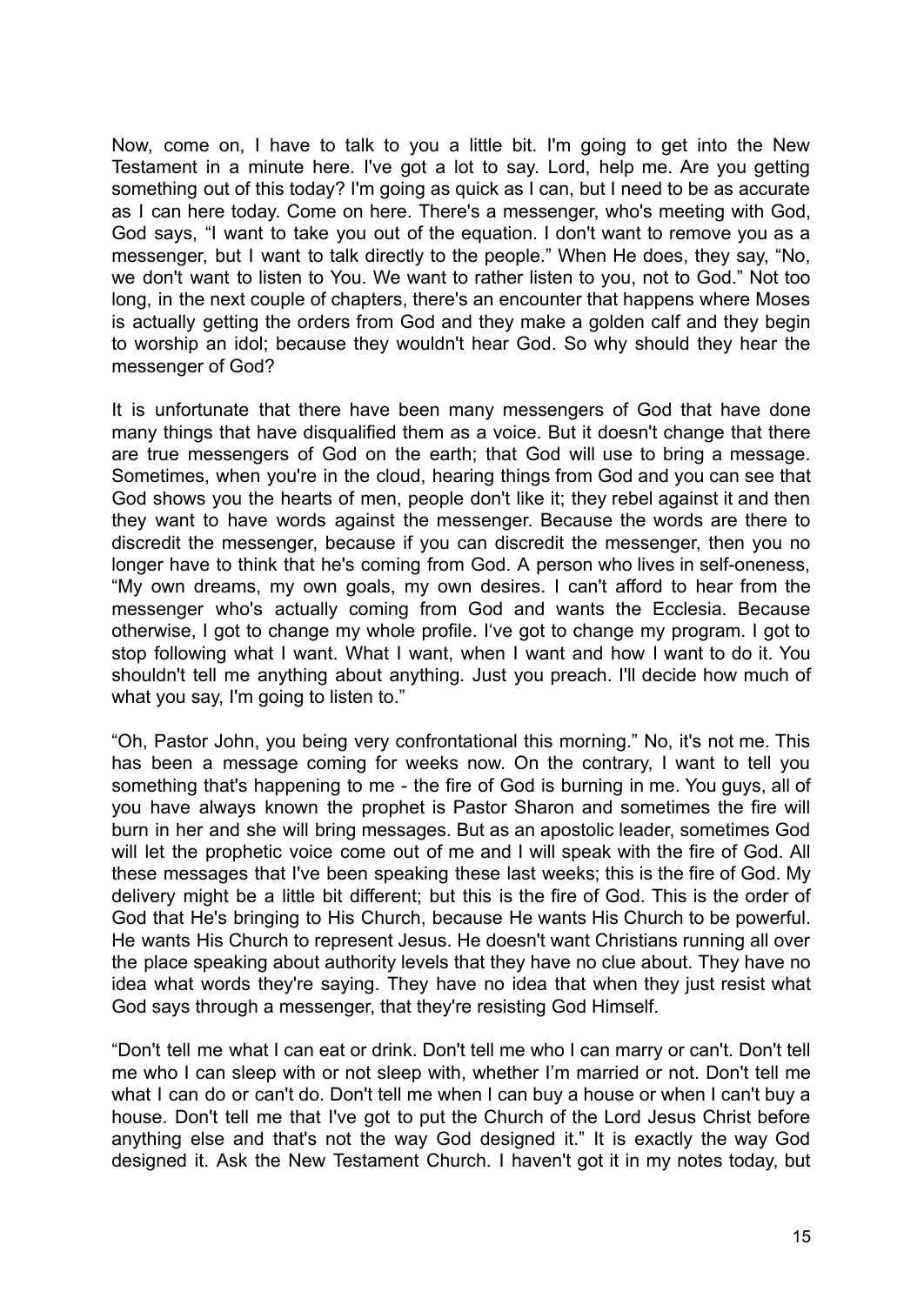the next time I minister to you, hopefully, it will come out the way that God wants it to come out.

The New Testament Church breaks away from these people, the covenant people and they become a new covenant, which is sons and daughters of the Most High God. God implements a new leadership structure and without anybody doing anything, they just begin to take all of their wealth and they come and bring it to the apostles' feet. Somebody said, "You know what, I think I can get in on this act and make myself look good. I'll come and bring my money and make myself look like I've got something yet I'm also doing my share." God says, "The heart that I knew, I'm going to reveal your heart to the apostolic leaders, to the messengers of God." In a moment, God reveals their hearts. Peter says, "What's this that you're doing? Why you bringing in this? Was the land not in your control all the time until you just deceived the Holy Spirit and all of those by the Holy Spirit, was not yours all the time? Now you're deceiving," and they drop dead. The next person, the next member of the family comes in and says, "So this thing that you did, did you get into agreement?" "Yes, that's what we agreed on." Then they dropped dead, and the fear of God came into the church. Why? Because God was looking for everybody to pursue their own dreams, their own desires, their own goals? "I'll have my own walk with God, thank you very much Peter and Paul."

No, no. God is calling His people to a Church that will have power. To be clear, I don't know yet exactly how the Ecclesia looks, because we haven't even got close to behaving like an Ecclesia. To be clear to you, I do not put myself in the category of Peter and James and John, and all of those guys, and neither am I telling you what to do with your wealth or with whatever you do in your life. I'll tell you what I can do is the Lord said to me, I'm supposed to be a watchman over your soul and if I see something happening that's going to affect your soul and touch your life, I have to speak. "But Pastor John, you telling me something, you're restricting me." Not me. It's not me. I'm just the messenger.

I can tell you, you should read Exodus chapter 23, verses 20 to 24. I suggest you read Exodus chapter 24, to verse from verse 12 to 17. This talks about angelic hosts appearing to Joshua, angelic hosts appearing to the people of God. I'm trying to prove to you by scripture, that the realm of the heavenliess is occupied and is active all the time. Hallelujah.

Can ask you to do me a favour, please. The next part I'm about to say is very important and I need you to be paying attention. Won't you please stand I just need to have some oxygen go to your brains. So, you know, like, like an athlete would do in out of breath. *[Pastor John breathing deeply with the congregation]* Thank you. I appreciate you doing that. I just needed to get some blood flowing so you can be with me in the next 10 or 15 minutes. Amen. Thank you may be seated.

There's a whole thing that happens with Moses and Joshua, and then Moses dies and Joshua chapter 4. Verse 14, **<sup>14</sup> On that day the Lord exalted Joshua in the sight of all Israel; and they feared him, as they had feared Moses, all the days of his life. <sup>15</sup> Then the Lord spoke to Joshua, saying… (Joshua 4:14-15 NKJV).**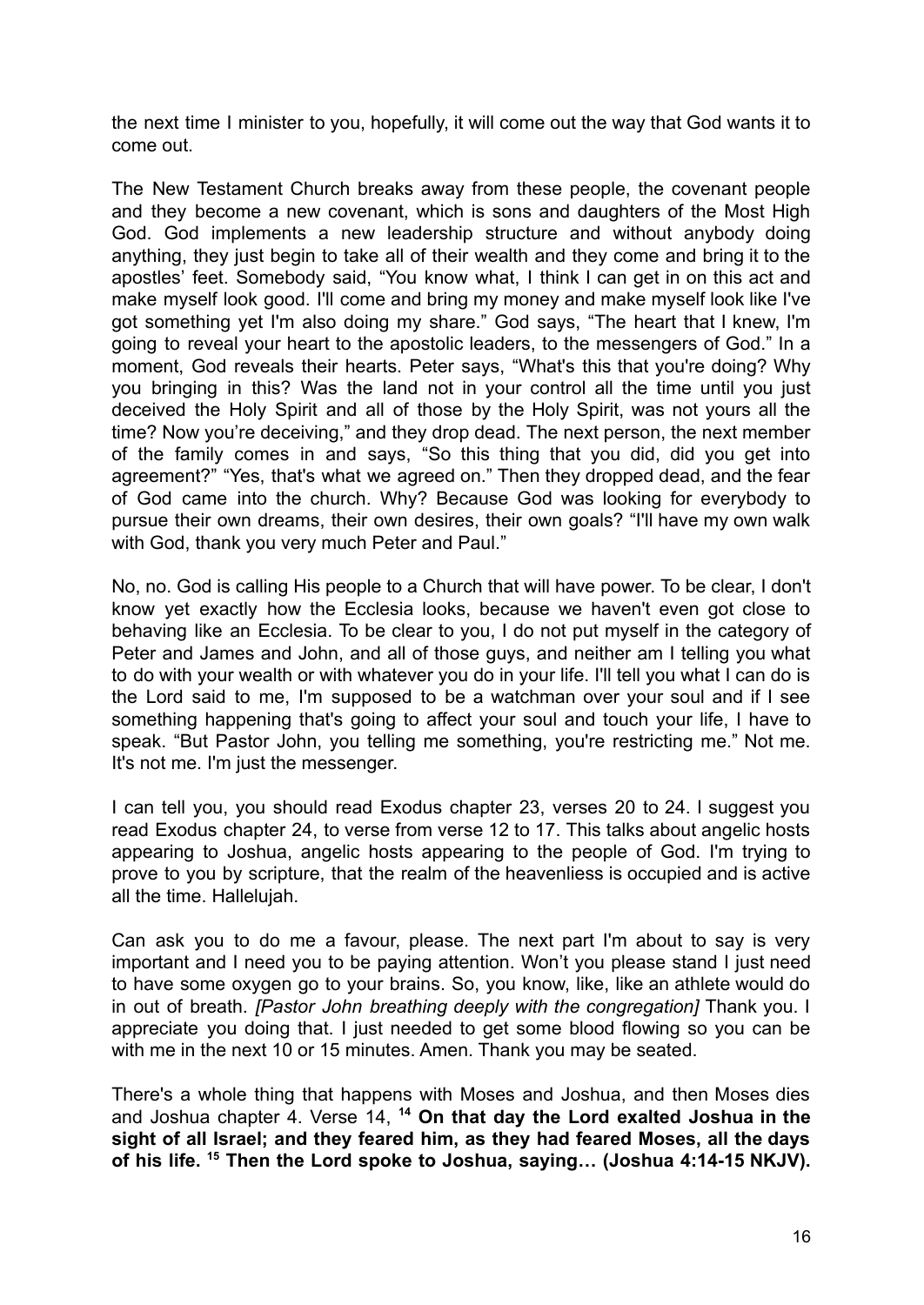I'm wanting you to see that God uses messengers, He uses men and if men do not fear the message, the message that comes from the messenger, then they have lots of words to speak about the messenger. So, they can do what they want to do because if they can discredit the messenger, it gives them the right to; no they give themselves the right let's put it that way. They give themselves the right to not do what the messenger has said to do, so the messenger gets discredited.

So, you know, I want to tell you about the story of Job, I'm not going to read it to you, I was going to read it, you can read it. But Job Chapter 1 said **<sup>1</sup> There was a man in the land of Uz, whose name was Job; and that man was blameless and upright, and one who feared God and shunned evil.** This was a man who feared God and shunned evil. He was very much a modern day Ecclesia, if you like, right? I mean, Jesus hadn't died yet but he feared God and he shunned evil. So, the sons of men came to present themselves in the presence of the Lord, and there was Satan, and He says, "So, what are you doing here? Satan." Satan, he's one of those principalities and powers who can't be in the presence of God, he's the chief one, he's the chief, he's the chief power there.

He comes into the presence of God, and God and him have a conversation about Job. And then he says, "Yeah, but he doesn't he worships You because You've blessed him so much." So God says to Satan, "Look, Job is already in your hands." And it's a whole different teaching. So please don't get caught up in the do's and the don'ts and in the rights and the wrongs of the of my doctrine here. I'm trying to just show you that there was there's is a flow in the spirit realm in the heavenlies. Where there are spirit beings that are flowing because they are going… Satan says "I've been on the earth I've been, I mean, going up and down the earth and I've seen this guy Job." He says, "Okay, Job is in your hands." God didn't put Job in his hands. Job put himself in the devil's hands. If you read the scripture carefully, that's what happened, because he was afraid that something would come upon his kids.

The devil comes against Job with everything, takes his kids, takes his wealth, even takes even to his physical body; boils and sores and everything. His wife comes up to him and says to him, "Why don't you curse God and die?" He says "Me? Curse God? When I'm just a human being?" But Job had a whole bunch of pride in the way that he served God. Anyway, that's another story, another teaching for another day about job.

But I want to read this to you that after all of this activity, God begins to have a conversation with Job. I urge you to read it, go home and read it. It is from about Job chapter 36 all the way to 42. Job and God have a conversation, a long conversation, and God is basically telling Job says, "Are you the one who made a horse who can snort and run into battle? Are you the one who makes the seas wage rage? And are you the one who can do this? And are you the one…" He begins to speak to Job like "You think you're something Job? Because you worship Me?" Job has a repentance moment. **<sup>2</sup> "I know that You can do everything, and that no purpose of Yours can be withheld from You (Job 42:2 NKJV).** I ask you, do you think anything God has purposed on the earth is going to be withheld from Him? Hmm. No, because He is going to look for people that are going to be the Ecclesia of Jesus. Those who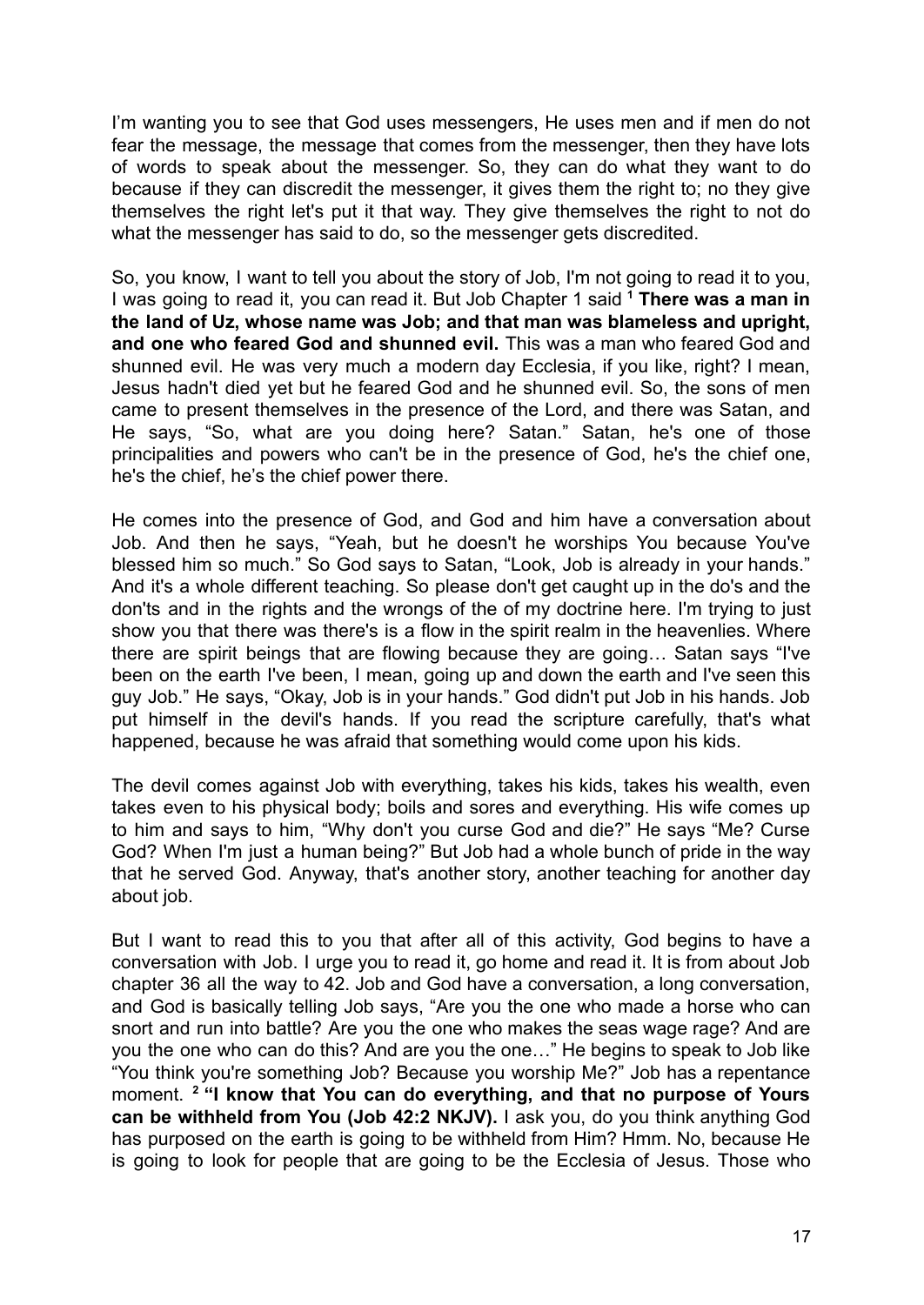obey Him are going to be the ones that will make His purpose on the earth come to pass. He will keep talking to people until they are those that obey Him and look like Jesus on the earth.

If I have to choose, and I did, I chose a long time ago, a long time ago. I knew that if I use my marketing knowledge from the corporate world, my communication skills, the gifts and callings that God gave me, and I began to build a church, through marketing, through communications, through music, through the things that were all happening in the church all of that time ago. I mean, it didn't take very long I took it took us, even though I was being true to my calling, people wanted this relationship with a person that was going to be significant, and they wanted to help be significant. It didn't take more than three to six months and we had 600 people in the church in Joburg. But they didn't understand that actually, I wasn't going to I was going to compromise what God called me to do to make people happy and to build a big organization and a big church of numbers. God has always called me, always called me, to represent the life of Christ Jesus and to build an Ecclesia not to build a congregation. Hallelujah.

So **"I know that no purpose of Yours can be withheld from You. <sup>3</sup> You asked, 'Who is this who hides counsel without knowledge?' Therefore I have uttered what I did not understand, Things too wonderful for me, which I did not know. 4 Listen, please, and let me speak; You said, 'I will question you, and you shall answer Me.' <sup>5</sup> "I have heard of You by the hearing of the ear, but now my eye sees You. <sup>6</sup> Therefore I abhor myself, and repent in dust and ashes."** This is repentance. Chapter 42 verse 10, **<sup>10</sup> And the Lord restored Job's losses when he prayed for his friends. Indeed the Lord gave Job twice as much as he had before (Job 42:2-10 NKJV).**

Praise the Lord. I am out of time, I'm going to have to do second part of my… Which is now going to be another third part. But I've got to do a proper job for God. I want to show you if you can put the next slide up for me please, I just want to talk for a minute to the slide. So I just want to show you that a person that is in Ecclesia, that's on God's assignment will find themselves fairly squarely, touching the plans and purposes that God is predestined and foreknown for you to walk in. When you touch that, the world system has no, it hasn't got a hold on you. Because what is happening is that you are touching it through the Ecclesia, and all of the components of your life, although you're living in the world, it is the plans and purposes of God for you that will stand. Then people, nations and realms and kingdoms become your inheritance, become your heritage. You become what person that has dominion and rule and authority and you reign, and the heavens begin to give them what rightfully belongs to the Church. Then you have angelic hosts, that all heeding to the Word of God, and bringing things to your life. Will demonic principalities and powers trying to bring their lives to you? For sure.

Ephesians 3, verse 10, says, **<sup>10</sup> to the intent that now the manifold wisdom of God might be made known by the church,** that the manifold wisdom of God might be made known by the church, **to the principalities and powers in the heavenly places, <sup>11</sup> according to the eternal purpose which He accomplished in Christ**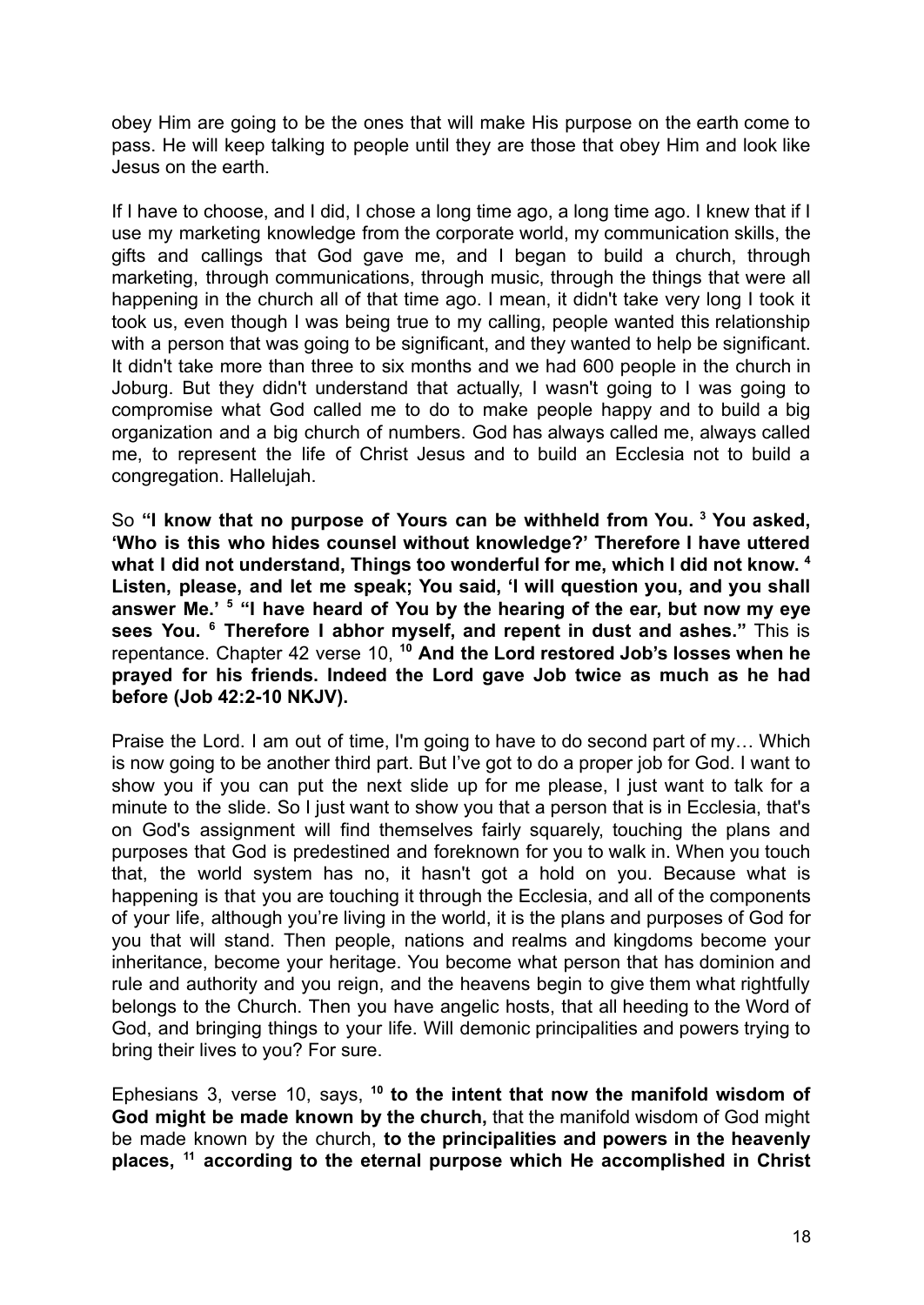**Jesus our Lord, <sup>12</sup> in whom we have boldness and access with confidence through faith in Him. <sup>13</sup> Therefore I ask that you do not lose heart at my tribulations for you, which is your glory (Ephesians 3:10-13 NKJV)**. Next week, or the next time I speak to you, I will talk to you about people that have 'so called' authority to bind and loose on the earth, and access the 'so called' power of God on the earth.

If you want to know, if you want to keep hearing what's being taught here, and you want to know how you can be free from 'soul Christianity' to pure life divine life Christianity, you're going to have to stick with my message. I don't want to soul you and I don't want you to soul me. I want you to have the Spirit of God as the contact point between you and me. I'm going to show you one last slide. Before I go, just so that you can have a kind of understanding, can you show the next slide?

I purposely put the slide like this, because the person that is following their own dreams, their own desires, their own goals, the self oneness person, they touch all of this thing through the Church, through relationships that are in the Church, and they will say through their finances. But if they are not focused on what God's assignment is for thir life, then all of the principalities and powers, all of that authority, all of that stuff, it has very, very little impact on you for the positive. It puts you right on the outside spectrum of everything that God's really doing. Even though you think you're touching it, even though you think you're part of it. It puts you on the outside of what God's doing. It's not putting you in the center of what God's doing.



I will take these slides, and I will minister to them to you. I will show you some amazing things that God has given me to talk about. I'm going to use the prophet Daniel's life and how principalities and powers and kingdoms and realms and authorities were granted to him and to his influence, because he obeyed God. He would not compromise his walk with God, as before he became a Christian. Then I'm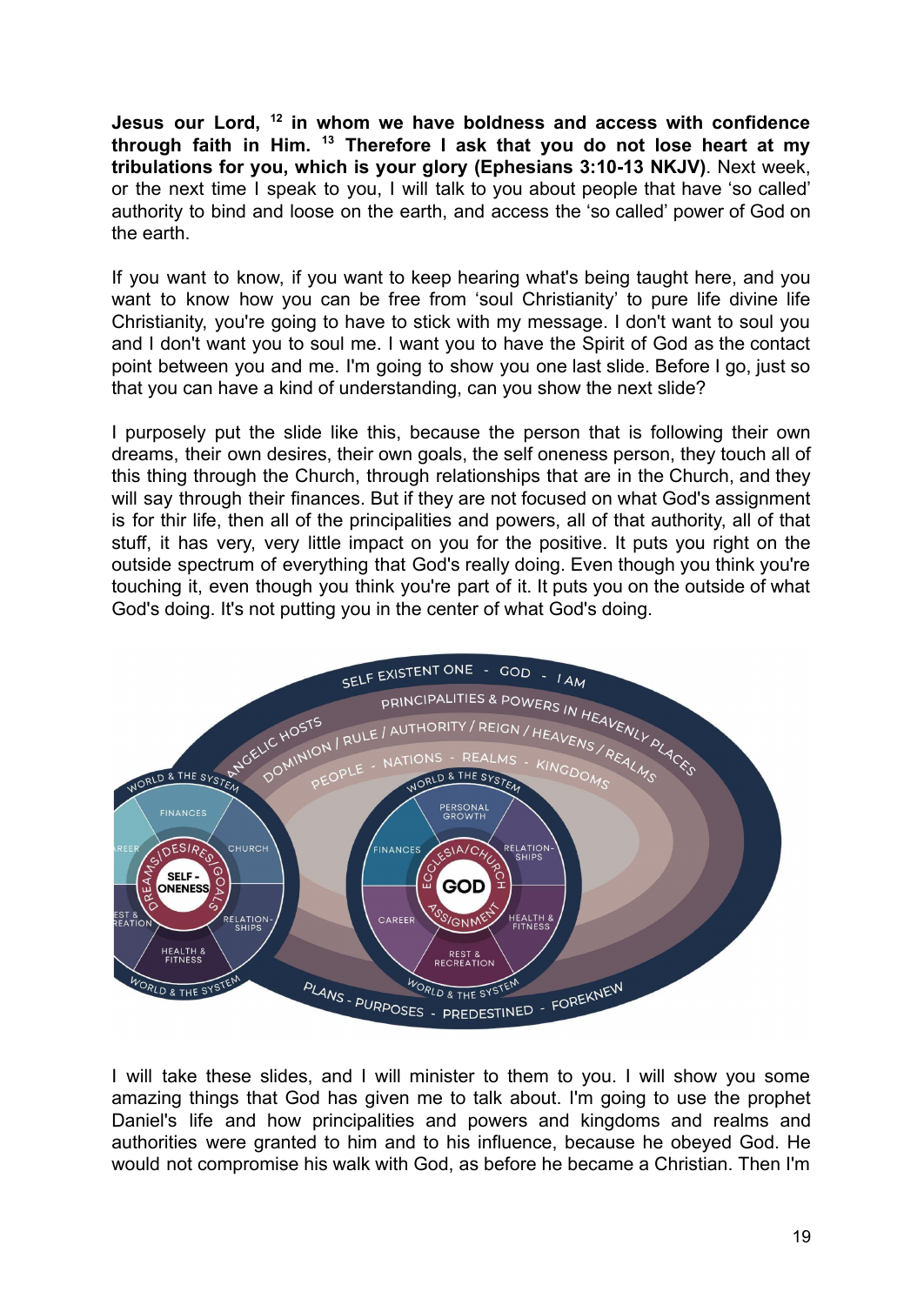going to come into the new testament and I'm going to show you how Paul fought beasts at Ephesus, and he did them for you and me so that the beasts that he fought could actually be, he could be allowed to proclaim the resurrection power of Jesus Christ. He actually says in that scripture, where he fought the beasts of Ephesus, "Did I fight those beasts for nothing? I fought them so that I could preach to you the resurrection power of Jesus Christ, that you could know the fullness of everything that God has for you."

I want to say to you today as our close, Pastor Sharon and I have had this experience, not once, not twice, but many times we have had this experience that we have fought the same beasts that Paul fought in Ephesus. We have fought them. We have fought them. They are familiar spirits. We have fought them. They are rebellious spirits that operate through people in the Church. There are people that come to the Church as false prophets, they come as false teachers, they come in the name of, of "I want to help God's people with finances," but they're actually looking for the resources in the Church to take finances for themselves. We have fought beasts where God has said to us, "You stand in the gap and you intercede and you pray, and you stand in the gap and you do not compromise. You say what I tell you to say." Did we do this for nothing? Pastor Sharon and I have not fought those beasts, that are in the spirit realms, those principalities and powers, those rulers of darkness, those people that will come and try and take over people's lives and bring them into it… and come and try and derail you and distract you and destroy you. Because the Bible says that Jesus came to give us life and life more abundantly, but the thief comes to steal, to kill and to destroy.

In between God says, the Good Shepherd will take the sheep and put them in together in a protected place, and he will go after the one sheep that is lost. Sometimes if a sheep keeps running away, He's got to go up to that sheep and go and break a leg. Literally, the Good Shepherd will break a leg so it can't keep running away. Why? Because He's trying to save him from the wolves, and somebody who's a animal lover says, "How dare the shepherd break the sheep's leg?" But the alternative is, go and place him at the feet of a wolf, and let the wolf just have its way and just eat, and eat, and eat and let him watch him take my sheep. That's not a shepherd.

A shepherd is someone that God has raised up to say… I will talk to you about this, when I read you more about the church of Ephesus and Paul, and the way that God taught him, and how he had to fight beasts, and how he had to bring the Gospel of the… and how he had to go and suffer many hardships, because God said to him, "I need My Church to understand what Ecclesia is. It's not just a congregation of people that come to synagogue on a Saturday. It's a powerful ruling, dominating force in the Earth." Hallelujah. Praise Jesus.

We, Pastor Sharon and I, have not been the only ones who have fought those beasts. We have had people that have stood side by side with us, and they've strengthened us and they've encouraged us and they've helped us and many of you have been with us for a long time, for 20 years or whatever. You have observed how we have contended, not only with the external forces that have come against us, but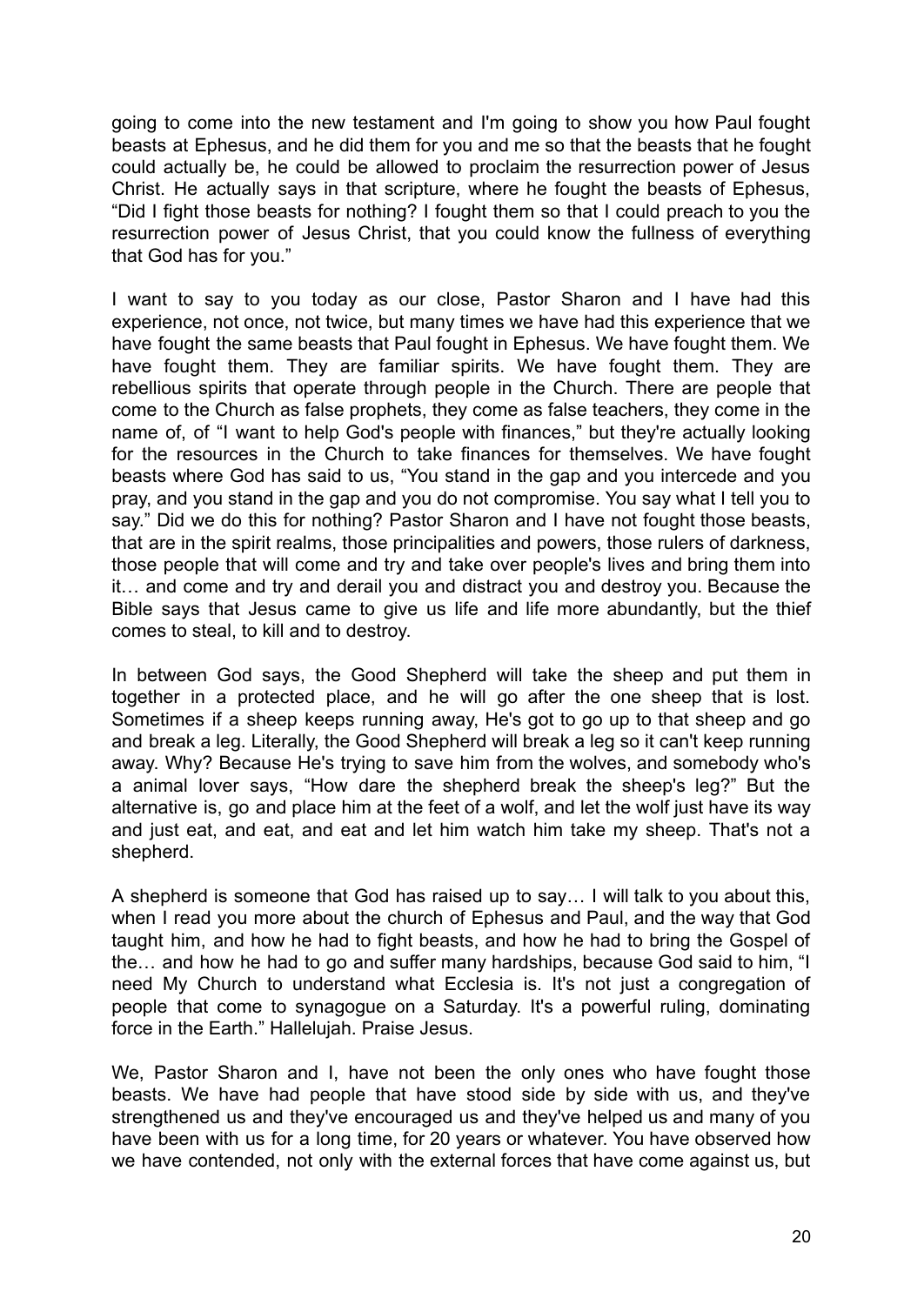we have contended with the beasts that have come to us in our own sleep, in our own homes, in our own minds, in our own soul and tried to try and derail us and try and keep us. Beasts that have come against us and say, "You should separate from your divine connection Jerry Savelle and follow after other courses and other churches that are doing so well, other doctrines and other ways of doing ministry that are doing so well you should follow after those things because, after all, aren't you one that wants success? Don't you have dreams and goals and all kinds of things that you can achieve for yourself?" We've had to fight beasts ourselves in the quietness of our home, in the stillness of our prayer time. In the time when you are worshipping God, and then afterwards the devil comes to you and says "No, no, no, you didn't really… and when you preached on Sunday..."

Let me tell you, what I preached today. Do you think this is God speaking? Do you think this is just John Bendixen speaking to you today? Come on now. Help me out here. Is this John Bendixen speaking to you today? *[Congregation replies No]* This is an anointing mantle that is resting upon me today. It's my calling. It's my gifting. I'm bold as a lion. I'm speaking directly and straight to you. The Word of the Lord came to me and He said to me, "John, do not look at the faces of the people, do not see what they see. Do not try and look at them and say they receive it or they don't receive it. You speak what I put in your mouth and you say what I need you to say." But let me tell you, when I get off this pulpit and I go, and I sit at home this afternoon, the devil comes to me and he says, "Haha, got you now. Your boldness, your words that you spoke, that truth words, I'm going to use them against you. You watch, all these people, they're going to leave the church." You think the devil doesn't come and talk to me like that?

I have to do the same thing that you have to do when he comes against your finances. I take that thought captive, and I bring it down as a stronghold that's trying to come against my mind and prevent me from preaching the truth of the Gospel of the Lord Jesus Christ. I am a messenger sent by God, so I pull down that stronghold, I am not a speaker on my own, I come to represent the Holy One of Israel. I come to represent the Good Shepherd Who looks after His sheep. I've got to activate my faith the same way that you've got to do it. When sickness and disease comes upon you, I take that thought captive, I pull that down, not with flesh and blood weapons, but the weapons of God that are mighty in Him to be pulling down strongholds that come against my mind. The devil is the same devil for each one of us. He just comes at us differently. Hallelujah.

Please stand with me. I feel the anointing of Brother Copeland coming upon me. I might just keep you here for three hours today. I've been in many meetings with Brother Copeland where three hours, he would look at his clock and say, "I'm not finished yet." And your bum says, "You're finished Brother Copeland." He says, "I'm not finished yet." Then he's heading for the fourth hour. I kid you not. I've been in those meetings myself. Hallelujah. You can say, "Thank you, Pastor John, that you are not Brother Copeland." Hallelujah.

Won't you just raise your hands and just praise Jesus for a minute, please? Praise You Jesus. Praise You, Jesus. Praise You, Jesus. Praise You, Jesus. Praise You,